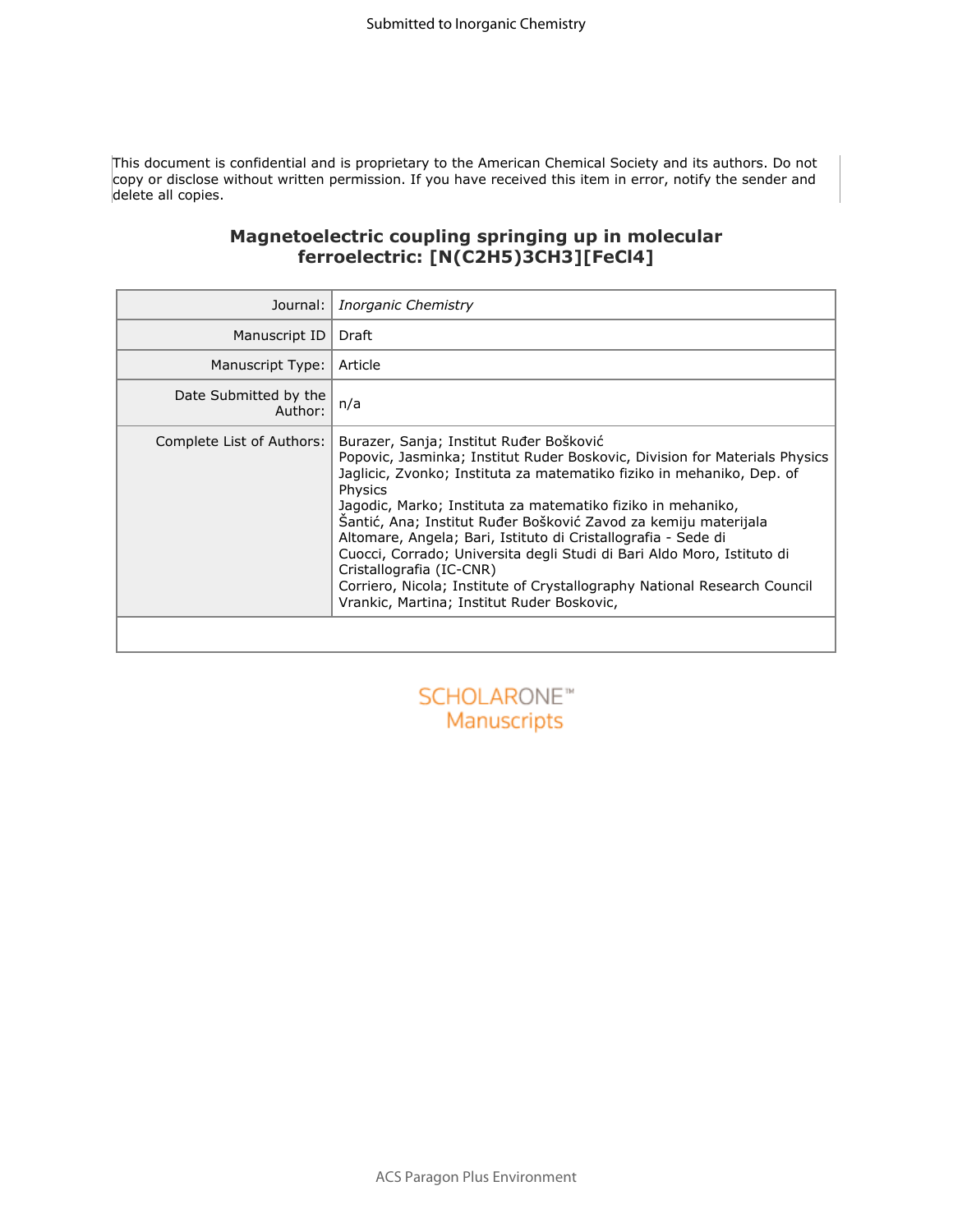# Magnetoelectric coupling springing up in molecular ferroelectric:  $[N(C_2H_5)_3CH_3][FeCl_4]$

*Sanja Burazer, a Jasminka Popović, a,b Zvonko Jagličić, c,d Marko Jagodič, c Ana Šantić, e*

*Angela Altomare, f Corrado Cuocci, f Nicola Corriero f and Martina Vrankić a,b,\**

<sup>a</sup> Division of Materials Physics, Ruđer Bošković Institute, Bijenička 54, 10000 Zagreb,

Croatia.

**b Center of Excellence for Advanced Materials and Sensing Devices, Ruđer Bošković** 

Institute, Bijenička 54, 10000 Zagreb.

c Institute of Mathematics, Physics and Mechanics, Jadranska 19, 1000 Ljubljana,

Slovenia.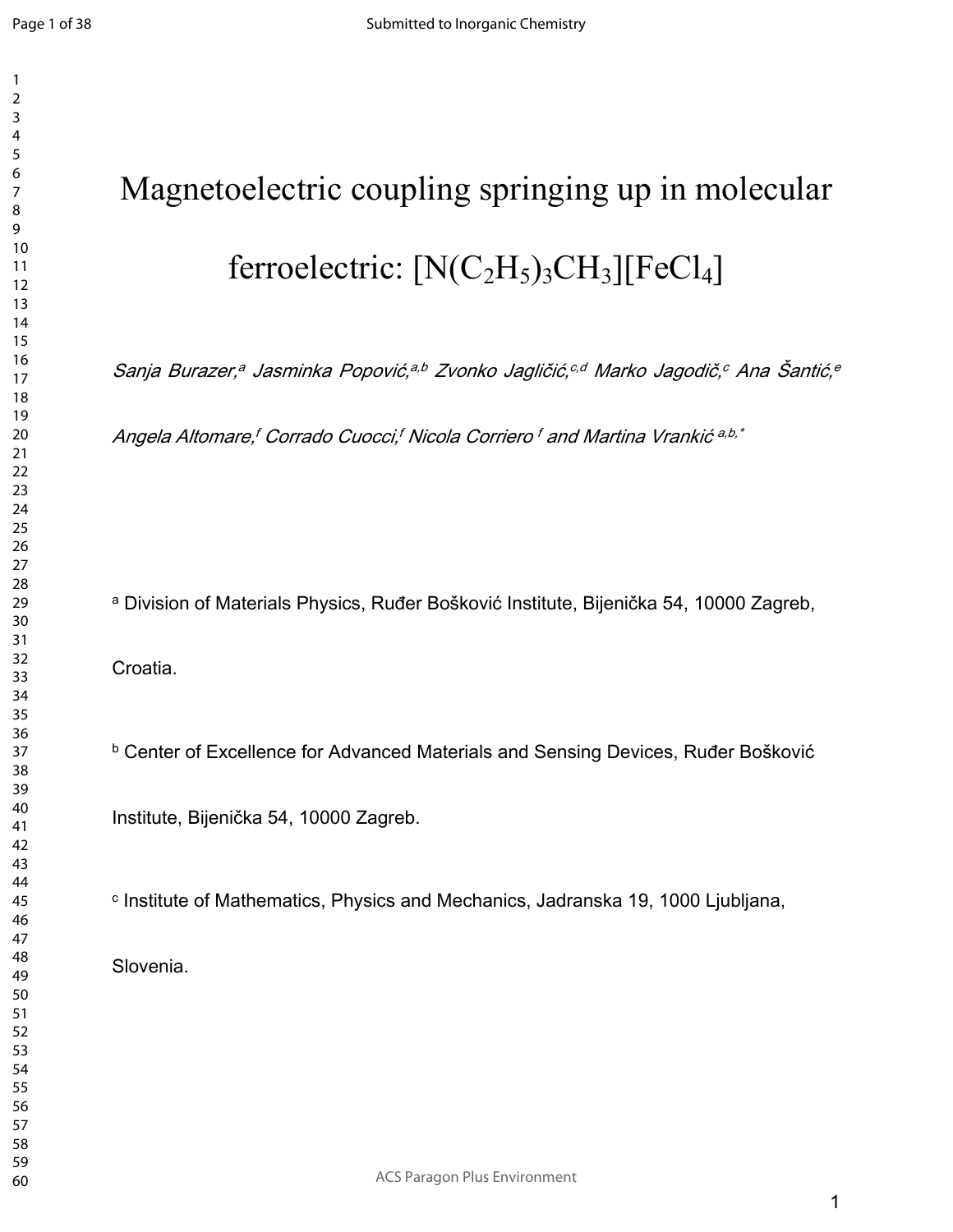<sup>d</sup> Faculty of Civil and Geodetic Engineering, University of Ljubljana, Jamova cesta 2,

1000 Ljubljana, Slovenia.

e Division of Materials Chemistry, Ruđer Bošković Institute, Bijenička 54, 10000 Zagreb,

Croatia.

f Institute of Crystallography-CNR, via Amendola 122/o, 70126 Bari, Italy.

Keywords: improper ferroelectric, paraelectric−to−ferroelectric phase transition, dielectric permittivity, magnetoelectric coupling, symmetry-breaking, structure determination, Rietveld refinement

## **Abstract**

A molecule-based ferroelectric triethylmethylammonium tetrachloroferrate(III)  $([N(C<sub>2</sub>H<sub>5</sub>)<sub>3</sub>CH<sub>3</sub>][FeCl<sub>4</sub>])$  powder was designed as multifunctional material exhibiting excellent multiple bistability. Prepared by slow evaporation method at room temperature, the compound crystallizes in the non-centrosymmetric assembly of hexagonal symmetry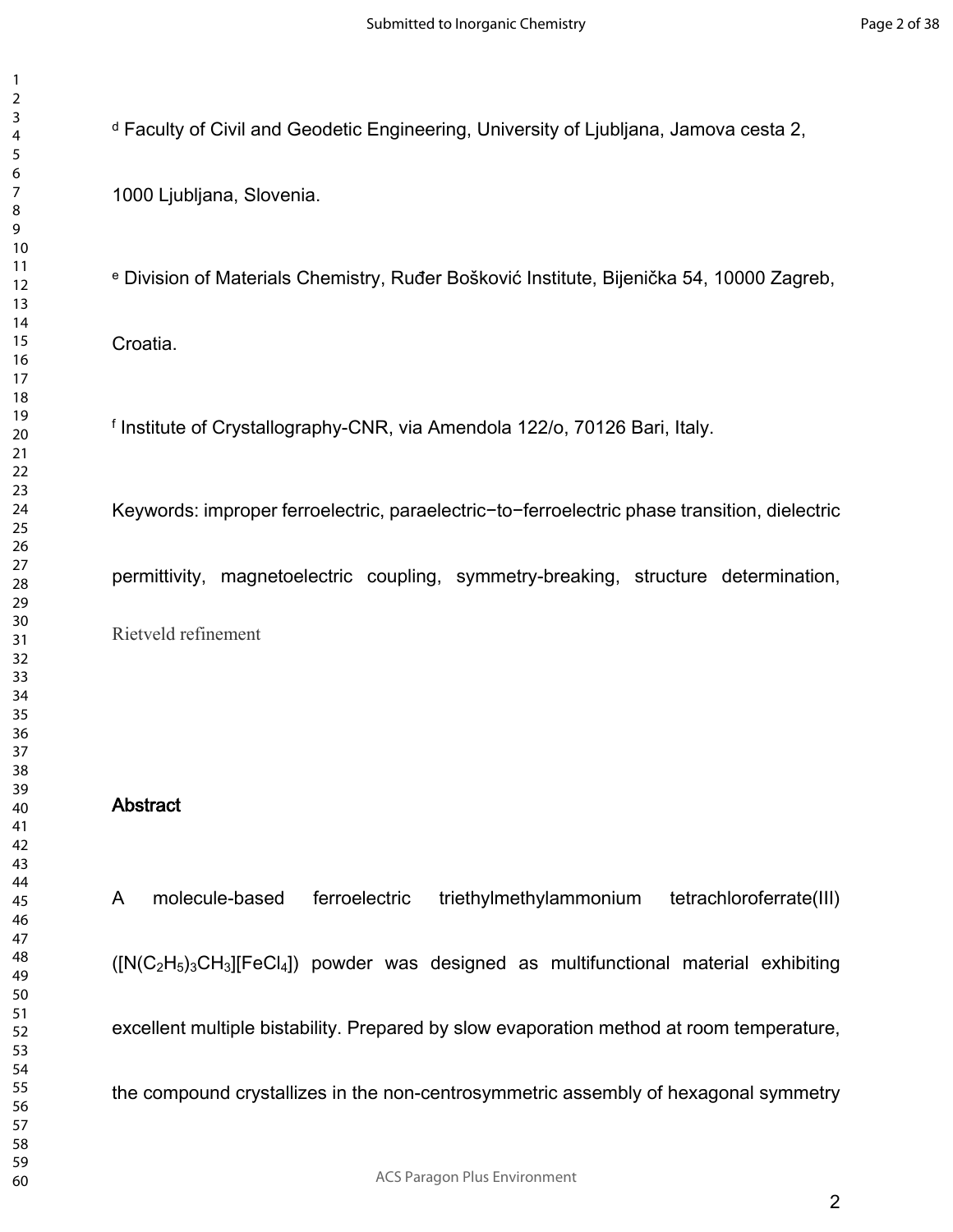(*P*63*mc* space group) which undergoes a reversible temperature-triggered phase transition pinpointed at 363 K to the centrosymmetric packing within *P*6<sub>3</sub>/*mmc* space group. Aside from the inseparable role of the symmetry-breaking process smoothly unveiled from the X-ray powder diffraction data, a striking change in the dielectric permittivity observed during the paraelectric − to − ferroelectric phase transition directly discloses the bistable dielectric behavior − an exceptionally high increase in the dielectric permittivity of about 360 % at 100 kHz across the heating and cooling cycles is a direct proof showing the highly desirable stimuli-responsive electric ordering in this improper ferroelectric architecture. Due to the magnetically modulated physical properties resulting in the coupling of magnetic and electric orderings, the flexible assembly of  $[N(C_2H_5)_3CH_3]$ [FeCl<sub>4</sub>] could be used to boost the design and development of novel magnetoelectric devices.

#### **1. INTRODUCTION**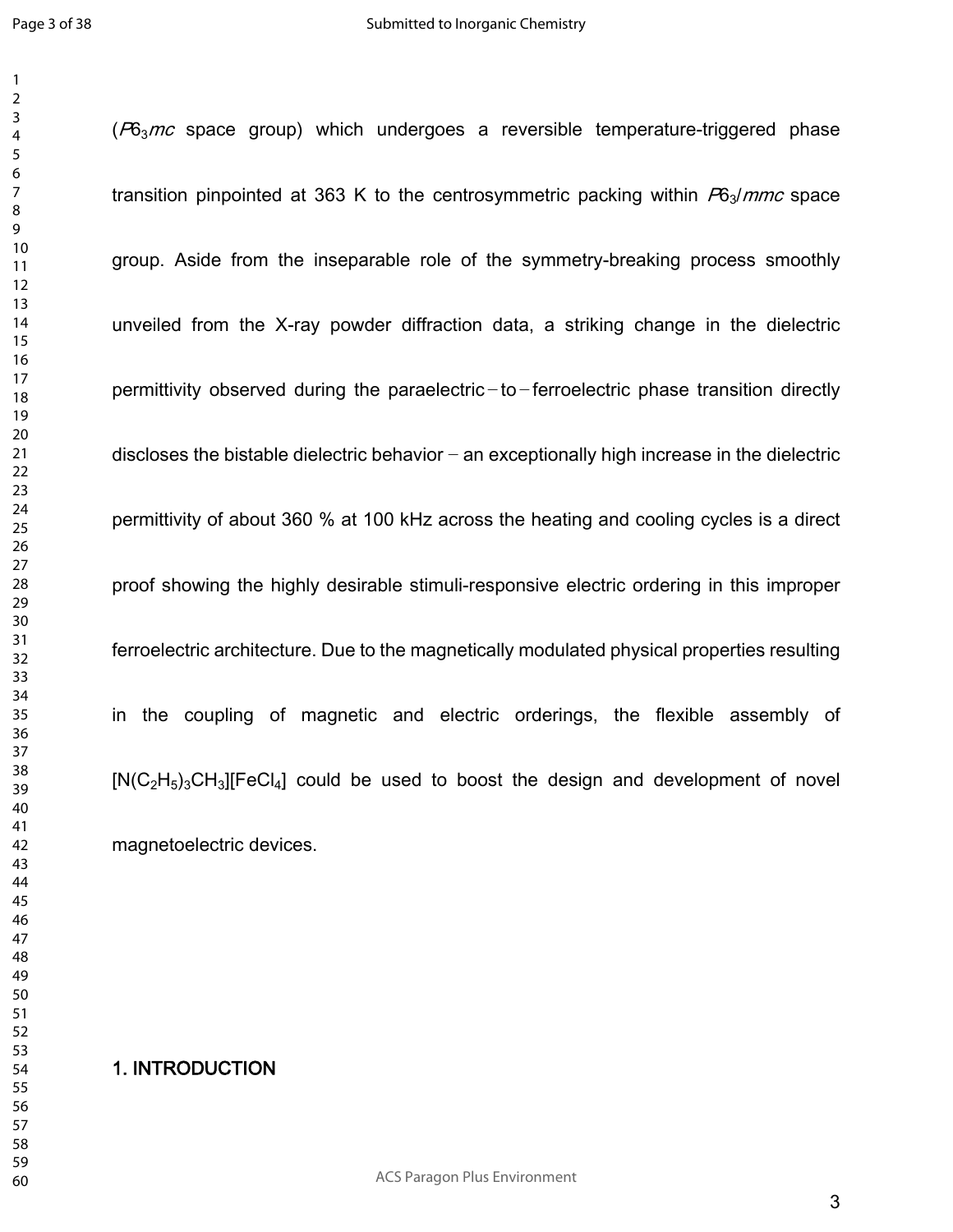Targeted quest for high-performance materials that integrate the advantages of

organic and inorganic components assembled within a single-phase molecular system has triggered many researches to steer upon establishing the reproducible synthetic protocols to prepare molecular ferroelectrics with multiple bistabilities. The versatility of these molecular systems reflects in rich physical properties such as pyroelectricity, piezoelectricity and nonlinear optical activity.<sup>1</sup> In particular, the unprecedented novel characteristics of such organic-inorganic hybrid structures that tunably combine magnetism of metal ions with organic ferroelectricity<sup>2-7</sup> arising from the reversible phase transitions and switchable dielectric functionalities springed up by the order-disorder motions of molecular structures, play an important role in design of novel electrically controlled spintronic and optoelectronic devices<sup>8-10</sup>. Ultimately, the existence of the crosscoupling between magnetic and ferroelectric order parameters, manifesting through the magnetoelectric (ME) responses, resulted in quite a few well-designed key examples, proving a direct interlink between rich ME phenomena and a range of practical applications.5,11-18 The first organic−inorganic hybrid material with multiple bistable characteristics was reported by the Xiong group who successfully prepared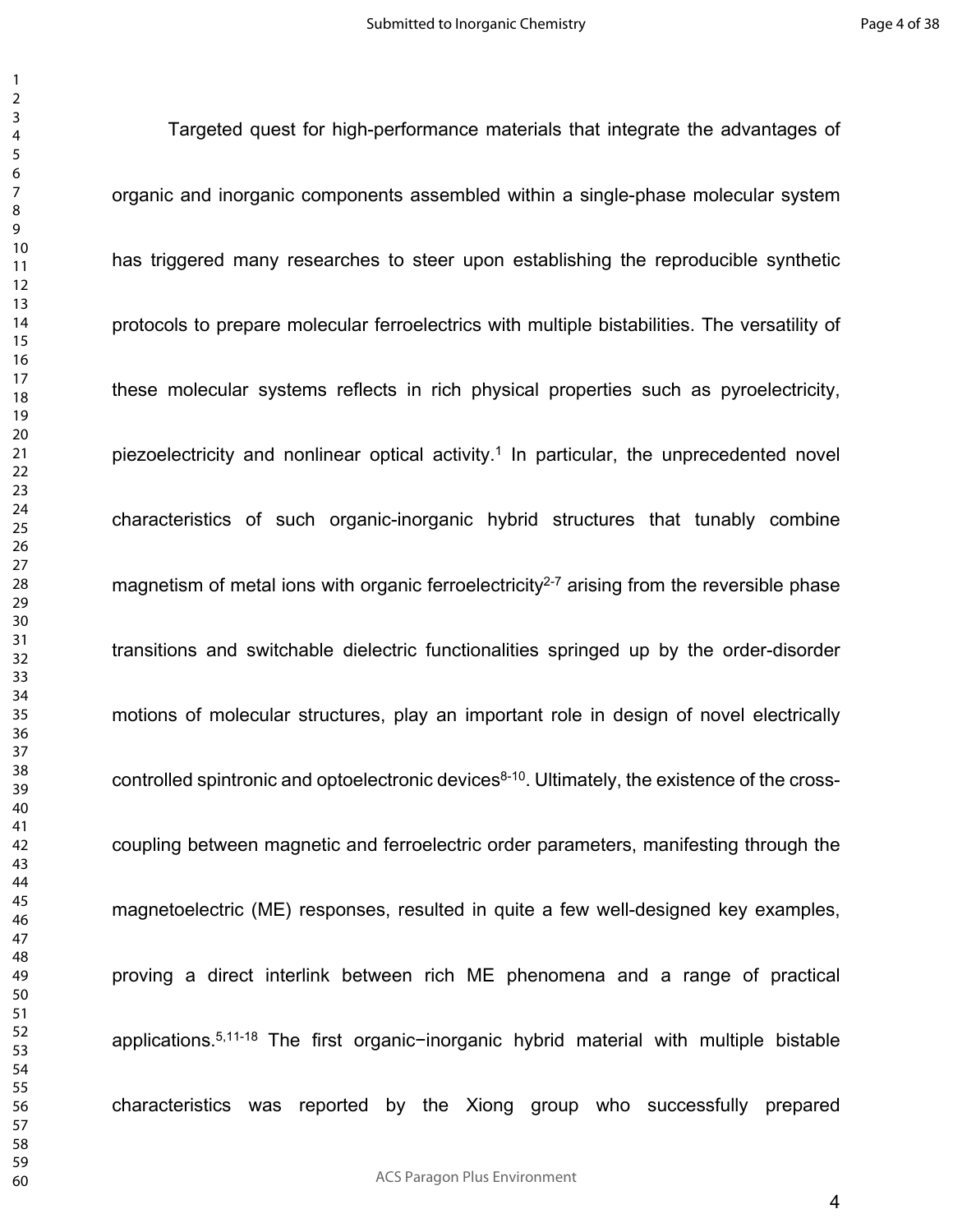triethylmethylammonium tetrabromoferrate(III) ([N(C<sub>2</sub>H<sub>5</sub>)<sub>3</sub>CH<sub>3</sub>][FeBr<sub>4</sub>]).<sup>5</sup> This potential molecular multiferroic exhibiting attractive physical properties shows a strong coupling between ferroelectric and magnetic anomalies when approaching phase transition (at *T*<sup>c</sup> = 360 K) that is accompanied by the symmetry-breaking. Different molecular dynamics of the polar triethylmethylammonium cation, closely related to the observed phase transition, are one of the main factors driving the phase transition process and the switchable dielectric property of  $[N(C_2H_5)_3CH_3][FeBr_4]$ . Intensive research on this rapidly booming field, done by the same research group, resulted in the discovery of imidazolium periodate, (Im)IO<sub>4</sub>, as a new improper molecular ferroelectric undergoing a paraelectric− to − ferroelectric phase transition at  $T_c$  = 310 K with a large thermal hysteresis loop bistability.<sup>19</sup> However, besides the rational synthesis of molecular ferroelectrics with controllable ME properties, one of the critical obstacles still challenging researchers is how to single out the molecular ferroelectrics from the numerous crystalline materials. One of the pivotal features certainly is related to the relationship between the symmetrybreaking during the phase transition and resulting functional properties, thus highlighting a mandatory role of structural investigations in the course of ME response tailoring.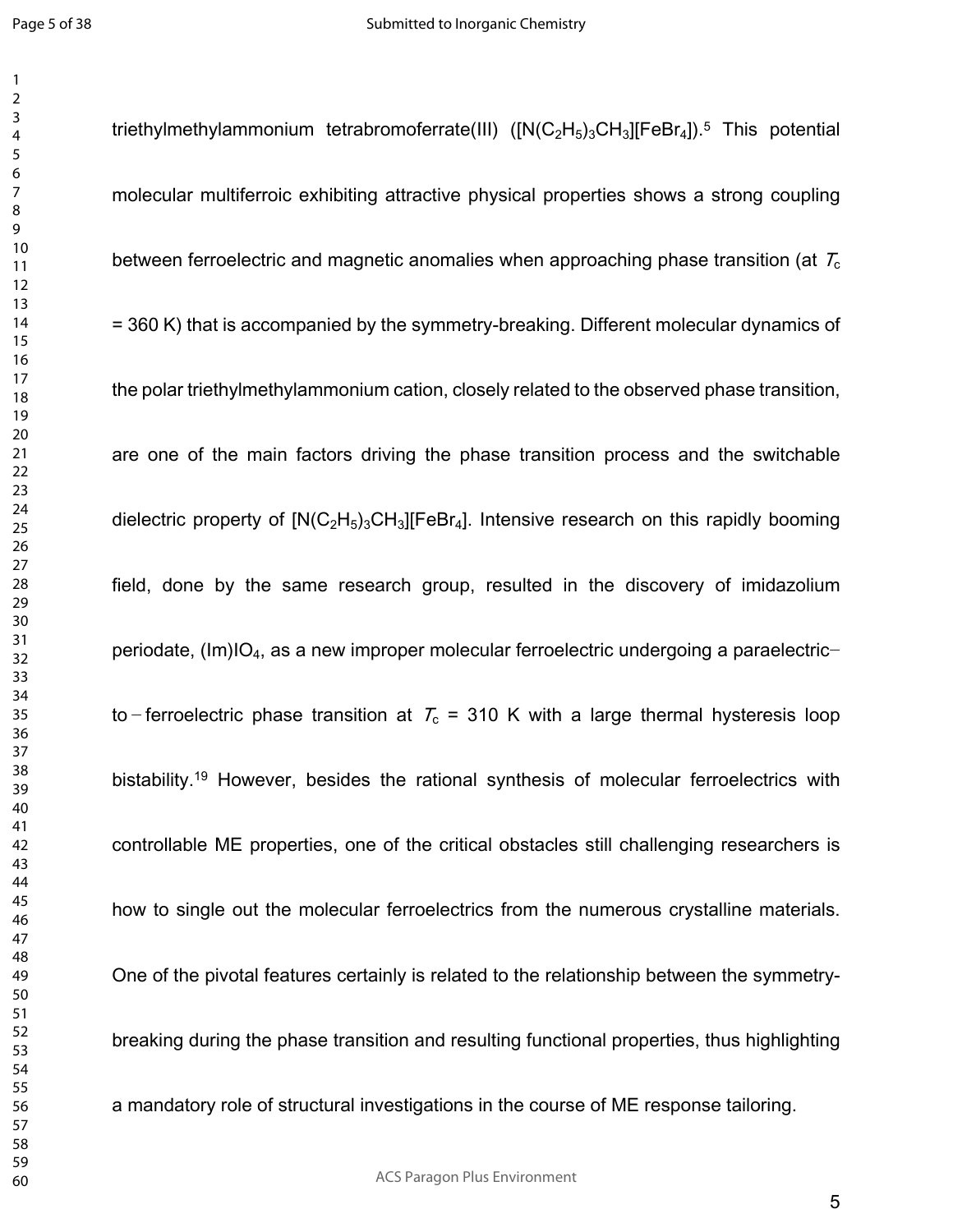Enlightened by the above-referenced examples, we deliver the novel molecular ferroelectric, triethylmethylammonium tetrachloroferrate(III) ( $[N(C_2H_5)_3CH_3][FeCl_4]$ ) by capturing the unique physical functionalities through temperature-triggered X-ray powder diffraction (XRPD), electrical and magnetic measurements. A reversible paraelectric−to− ferroelectric phase transition of the title molecular assembly at ~363 K accompanied by the symmetry-breaking process, switchable dielectric behavior and the presence of coupled magnetic and electric ordering undoubtedly corroborates that  $[N(C_2H_5)_3CH_3]$ [FeCl<sub>4</sub>] is a new and prosperous member of the bistable molecular ferroelectrics' family bolstering the future design of ME elements. In this regard, our results that highlight the outstanding progressive increase of dielectric permittivity above  $T_c$  = 363 K for  $\sim$ 360 % at 100 kHz and symmetry-breaking process tackled through the crystallographic information extracted from solely XRPD data, rank this molecular ferroelectric ahead its structural analogue  $[N(C_2H_5)_3CH_3][FeBr_4]_5$ .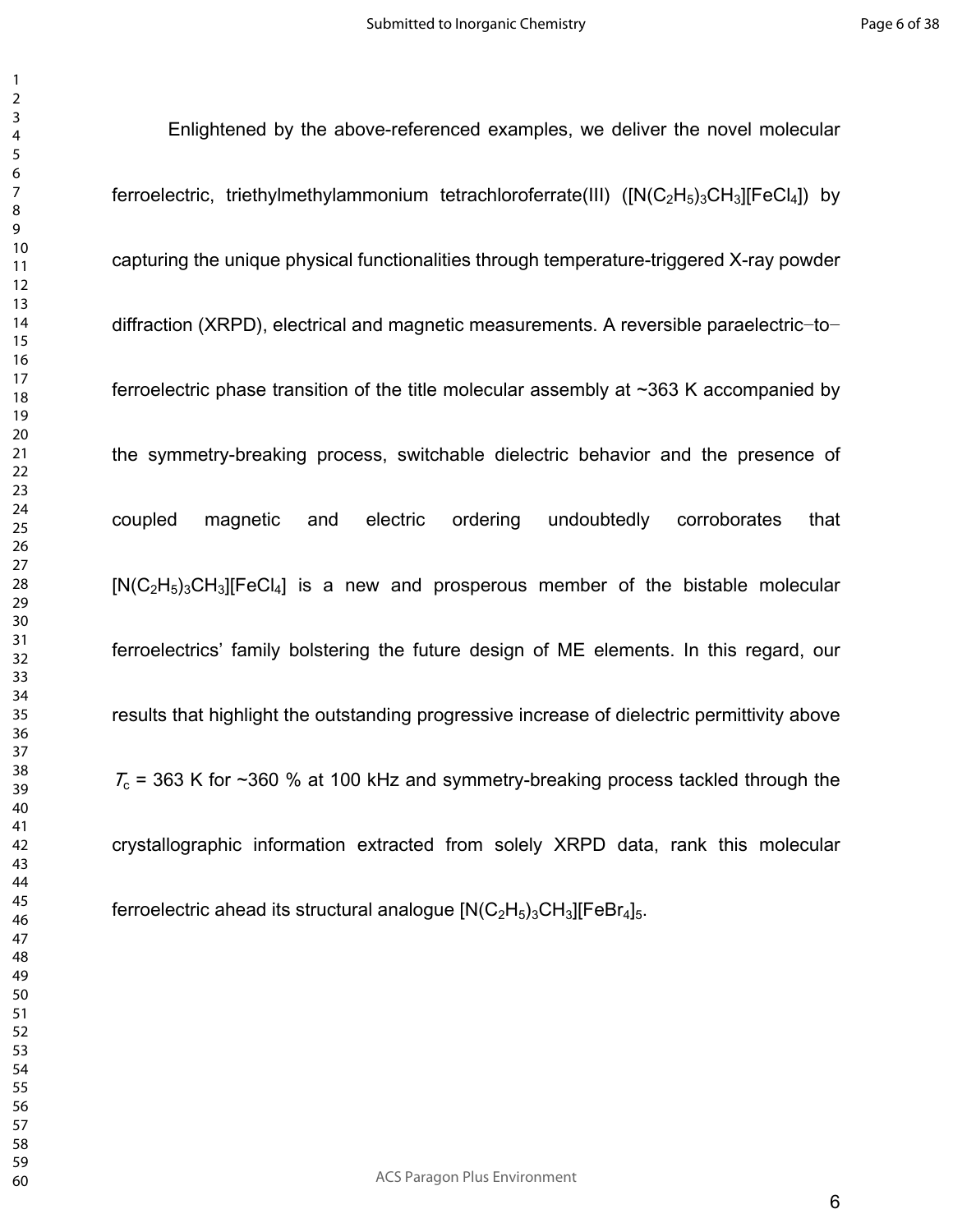## **2. EXPERIMENTAL SECTION**

**2.1. Synthetic procedures.** All the chemicals were of reagent grade and were used without any further purification. Triethylmethylammonium tetrachloroferrate(III)  $(\text{[N}(C_2H_5)_3CH_3][FeCl_4])$  was prepared by mixing aqueous solutions of anhydrous iron(III) chloride (FeCl<sub>3</sub>; Fischer Chemical, 97% purity, 0.32 g, 2 mmol) and triethylmethylammonium chloride  $((C_2H_5)_3N(C)CH_3H_2O; TCl$  Chemicals, 97% purity, 0.30 g, 2 mmol). The solution was left stirring at RT for 2 h and filtered afterward. Irregularly shaped, fragile single crystals of a dark yellow color started to appear from the solution of salt within 2 weeks of slow evaporation at RT. Several single crystals were removed from the supernatant, washed with methanol and dried at RT, while the rest of the precipitates were ground into a fine yellow powder.

**2.2. X-ray powder diffraction.** XRPD measurements were performed on the finely grounded powder to reveal the structural features due to the encountered obstacles while trying to obtain a good quality single-crystal. The XRPD data at room temperature (RT) were collected in reflection mode with monochromated CuKα radiation ( $λ = 1.54056$  Å) on a Bruker D8 Advance Bragg−Brentano diffractometer using a step size of 0.013° in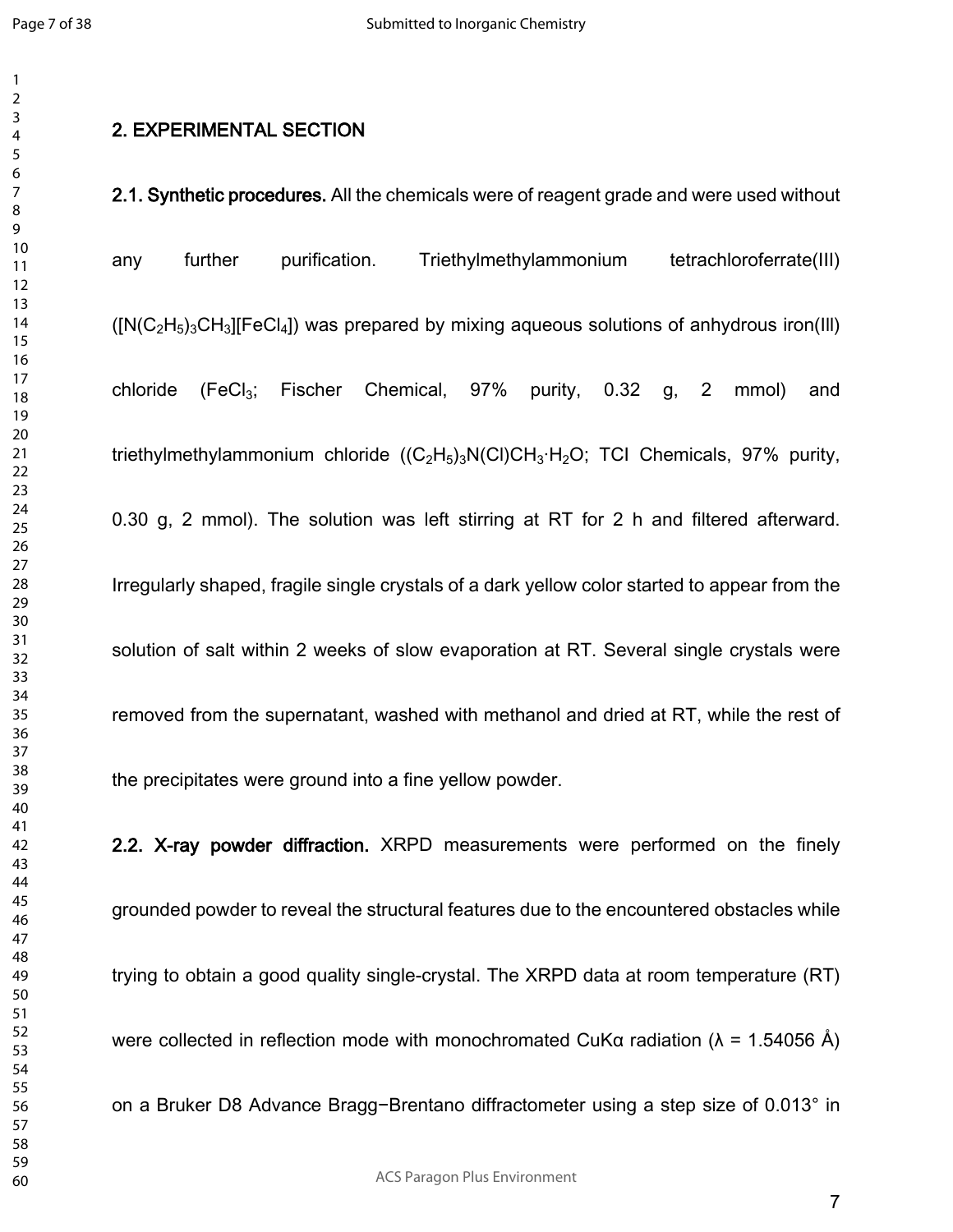the 2θ range between 10° and 60°. Crystal structure determination of  $[N(C_2H_5)_3CH_3][FeCl_4]$  at RT was performed using direct-space simulated-annealing approaches within the EXPO software<sup>20</sup> followed by the Rietveld refinement using the GSAS suite<sup>21,22</sup>.

The XRPD patterns at high temperature were measured using a Philips PW1880 diffractometer having a high-temperature (HT) attachment and a proportional detector, and utilizing monochromatic CuKa X-ray source  $(\lambda = 1.54056 \text{ Å})$ . The temperature program was initiated at RT and diffractograms were collected at the 363 K within two cycles. After the first heating cycle, the sample was cooled down to 295 K and a new scan was collected to ensure the reversibility of observations. Indexing and space group determination of the HT XRPD pattern were performed using the EXPO software<sup>20</sup>. The Le Bail intensity extraction applied to the HT phase was completed using the X'Pert HighScore Plus 4.1 program<sup>23</sup>.

**2.3. Dielectric measurements.** The complex dielectric permittivity was measured by impedance spectroscopy (Novocontrol Alpha-N dielectric analyzer) at 100 kHz and 600 kHz in heating from RT to 403 K and subsequent cooling down to RT. For the electrical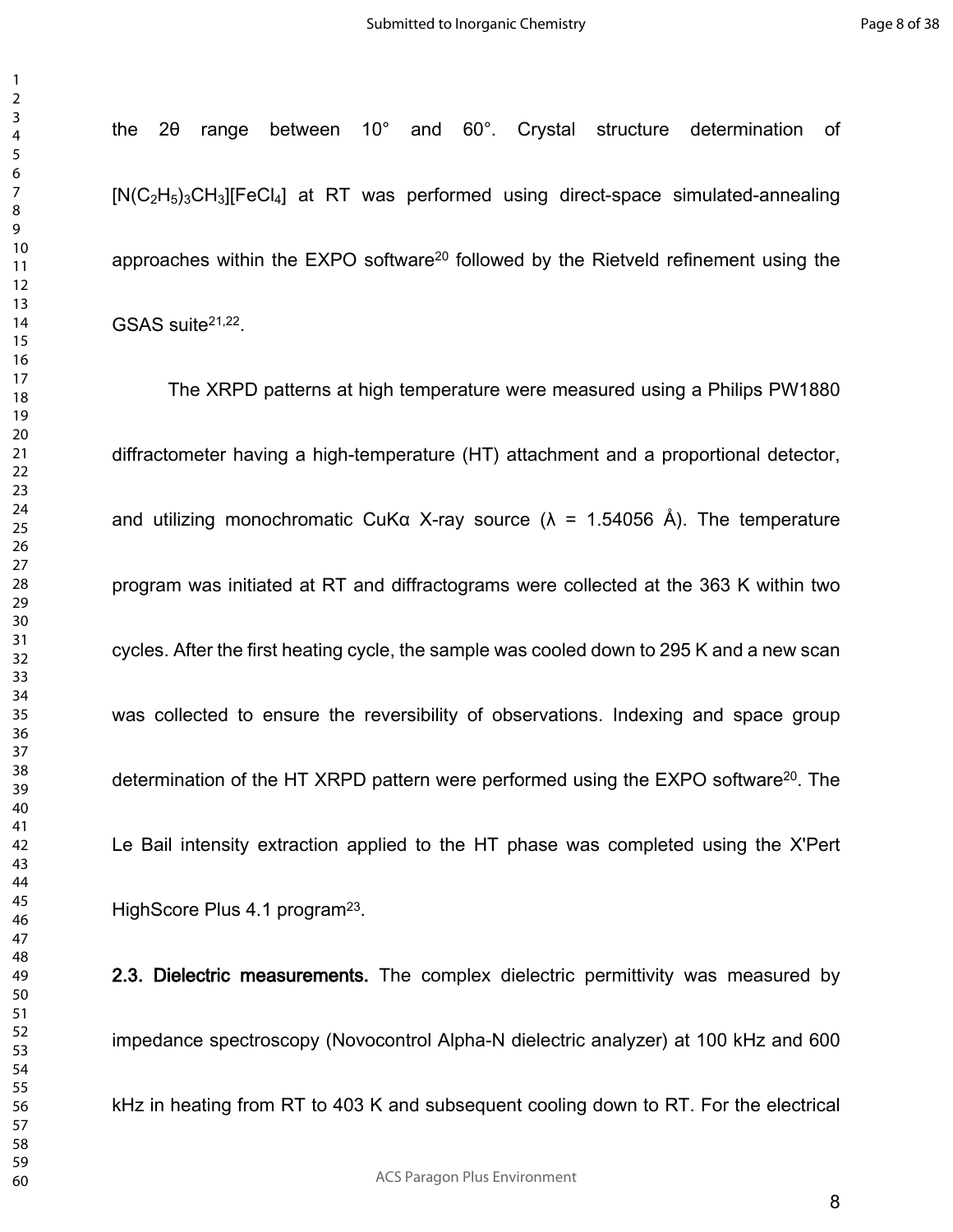contact, the gold electrodes of 4 mm in diameter were sputtered onto both sides of the powder pressed pellets using the SC7620 Sputter Coater (Quorum Technologies).

**2.4. Magnetic characterizations.** The magnetic susceptibilities of  $[N(C_2H_5)_3CH_3][FeCl_4]$ powder and single-crystal samples were studied between 2 K and 390 K in the magnetic field of H = 500 Oe and the magnetization was measured at several constant temperatures between  $H = \pm 50$  kOe with a Quantum Design MPMS-XL-5 SQUID magnetometer. The measured data were corrected for a sample holder contribution and a temperature-independent Larmor diamagnetism of the core electrons obtained from the Pascal's tables<sup>24</sup>.

#### **3. RESULTS AND DISCUSSION**

**3.1. Structural features.** The resulting dark yellow polycrystals had a single phase XRPD pattern at ambient temperature. Indexing of the powder pattern using N-TREOR09<sup>20</sup> led to plausible hexagonal symmetry with initial lattice parameters *a* = 8.1224(6) Å and *c* = 13.1569(16) Å having a total volume of 751.72(12)  $\mathsf{A}^3$  and Z = 2. The space group was determined as polar, non-centrosymmetric  $P6_3mc$  of a 6mm point group ( $C_{6v}^4$ , Laue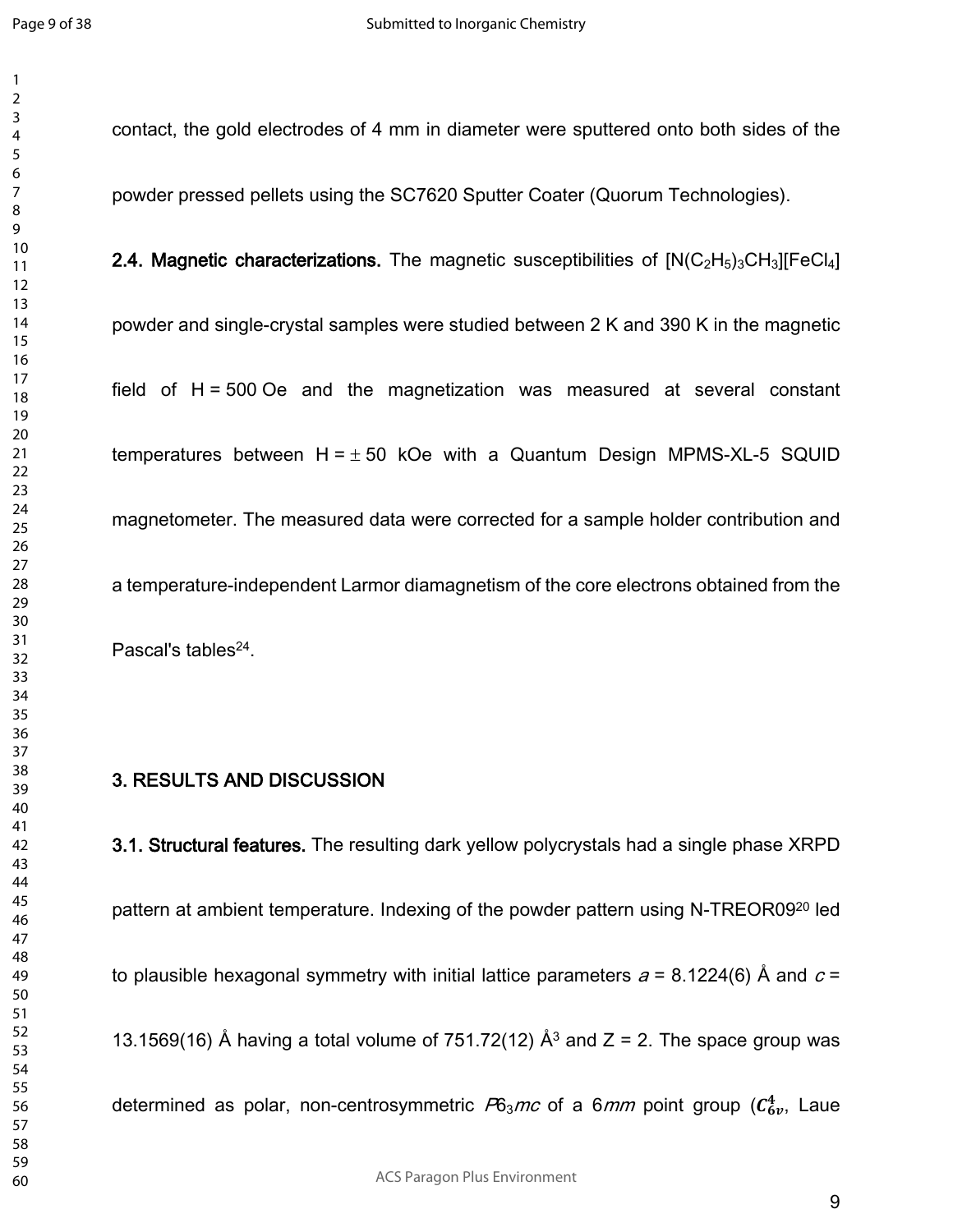symmetry: 6/*mmm*), with symmetry elements analogues to those of ferroelectric

 $[N(C_2H_5)_3CH_3]$ [FeBr<sub>4</sub>]<sup>5</sup> reported by Cai et al. The clear lack of the spatial-inversion symmetry present herein is generally a first sharp-cut premise useful in predicting the physical features of ferroelectrics.25,26 The starting model for the simulated-annealing optimization was built up using an ethylmethylammonium fragment without any substitution of hydrogen atoms on carbon atoms and a Fe–Cl fragment, modeled as a rigid body with 11 degrees of freedom. The organic part of the building block was taken out from the  $C_{11}H_{38}B_{18}C_0NO$  structure reported by Petrina et al.<sup>27</sup> while the inorganic fragment originated from the  $FeCl<sub>2</sub>$  structure published by Vettier et al.<sup>28</sup>.

In the final step, obtained structural model was refined by the Rietveld method with excellent agreement between observed and calculated profiles achieved for the title compound at 293 K (*a* = 8.12781(10) Å, *c* = 13.16766(24) Å, *V* = 753.33(2) Å<sup>3</sup> , *R*wp = 2.13 %, *R*p = 1.32 %) (Figure 1a). The final structural parameters for the hexagonal  $[N(C_2H_5)_3CH_3]$ [FeCl<sub>4</sub>] phase at ambient temperature are summarized in Table 1, along with the reliability factors confirming the validity of the refinement. The refinement procedure included a refinement of background parameters, zero shift, lattice parameters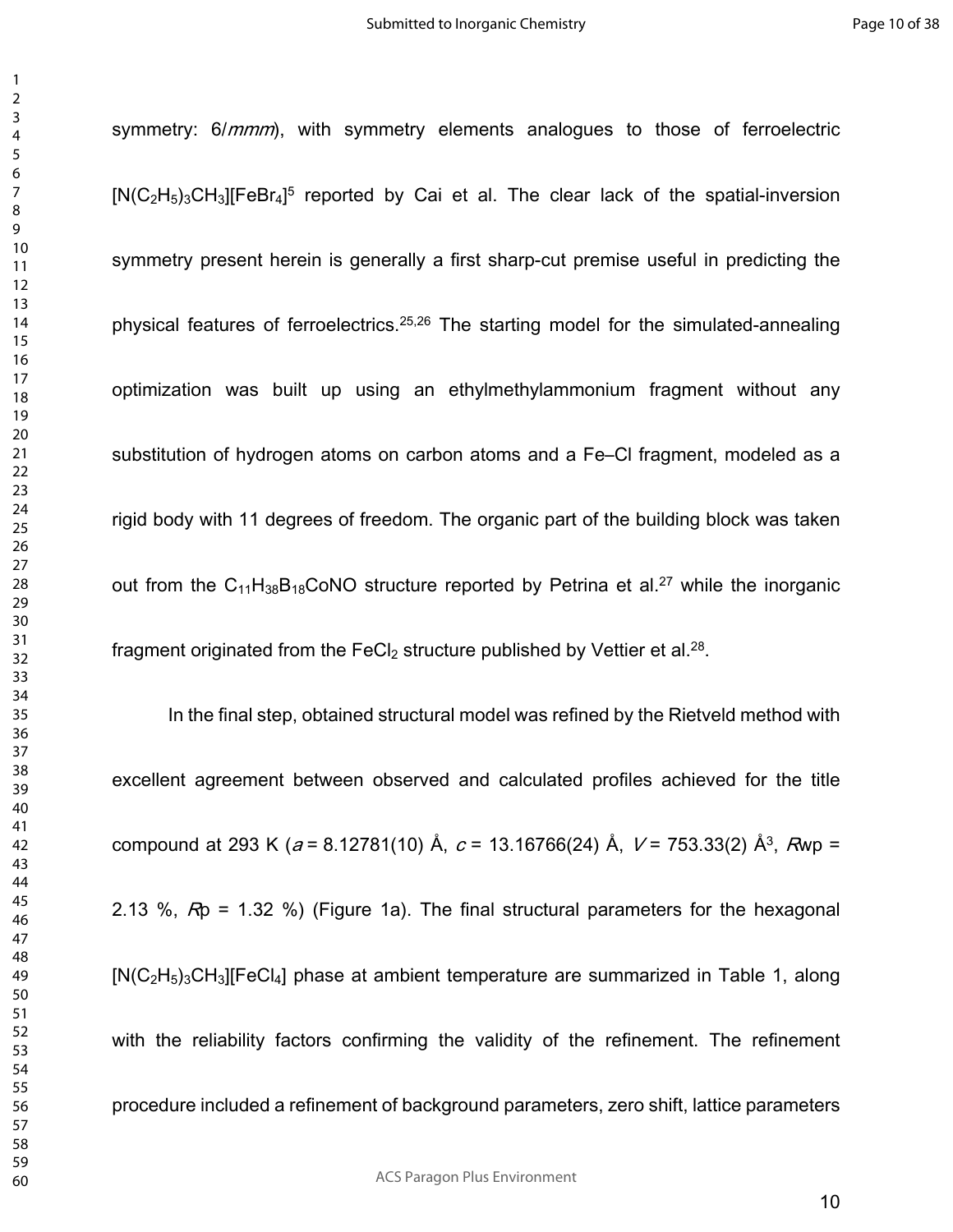*<sup>a</sup>* and *c*, atomic position parameters, and temperature factors for all present atoms.

Background parameters were refined using the Chebyschev polynomial function of the first kind with 8 coefficients. Diffraction-line profile parameters were refined employing a multi-term Simpson's rule integration described by Howard<sup>29</sup> and Thompson et al.<sup>30</sup>. The rigid body constraints were applied on both, organic and inorganic molecular fragments during the structure refinement.

The hexagonal crystal structure of  $[N(C_2H_5)_3CH_3]$  [FeCl<sub>4</sub>] at RT is illustrated in Figures 1b, c and d. The asymmetric unit depicted in Figure 1b features triethylmethylammonium cation ( $[N(C_2H_5)_3CH_3]^+$ ) and tetrachloroferrate anion ( $[FeCl_4]^-)$  that both lie on the hexagonal axis, alike as for the isostructural ferroelectrics  $[N(C_2H_5)_3CH_3][\text{FeBr}_4]^5$  and  $[N(C_2H_5)_4][FeCl_4]^{31}$ . The nitrogen atom N1 and carbon atom C1 are located on the threefold symmetry axis, while the carbon atoms C2 and C3 are aligned along the mirror planes and are arranged in the way that they form a trigonal pyramidal shape about N1. Tetragonal distortion is present in the [FeCl<sub>4</sub>] anion as one deviates from the perfect tetrahedral symmetry; Fe1 and one chlorine atom Cl2 are placed on sites of 3*m* symmetry, while other three linked chlorine atoms Cl1 lie on the mirror planes. Additionally, the Fe-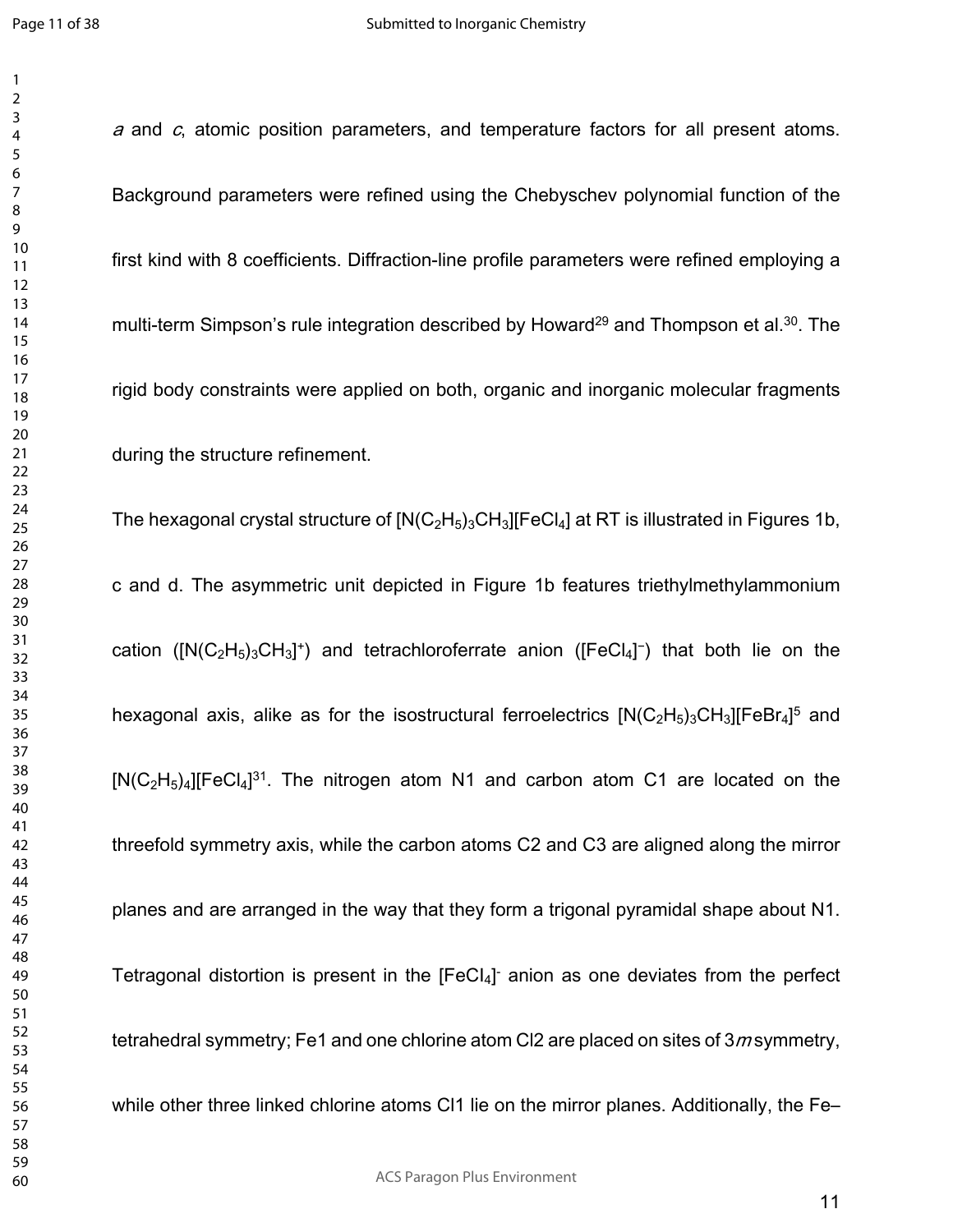Cl bond lengths elongated to 2.180(5) Å and 2.209(7) Å, respectively, are close to values reported by Evans et al. for isostructural  $[N(C_2H_5)_4][\text{FeCl}_4]^{31}$  single crystal. However, these length elongations are not accompanied by the regular tetrahedral Cl−Fe−Cl bond

angles but adopt slightly distorted values of 112.71(19)° and 105.99(22)°, respectively.

**Table 1.** Summary of resulting structural parameters and reliability factors for the  $[N(C_2H_5)_3CH_3]$ [FeCl<sub>4</sub>] sample obtained from the Rietveld refinement of laboratory XRPD

data collected at 293 K ( $\lambda$  = 1.54056 Å) with the e.s.d.'s in the parentheses.

| Atom                                                    | $R_{p}(%)$ | $R_{\text{wp}}(\%)$ | $\chi^2$              | $a(\AA)$                              | $b(\AA)$                 | c(A)       | Wyck.<br>position | symmetry         | U <sub>iso</sub> (Å <sup>2</sup> ) |  |  |
|---------------------------------------------------------|------------|---------------------|-----------------------|---------------------------------------|--------------------------|------------|-------------------|------------------|------------------------------------|--|--|
| Fe1                                                     |            |                     |                       | 1.0000000                             | 1.0000000                | 0.5703(5)  | 2a                | 3m               | 0.010(3)                           |  |  |
| C <sub>11</sub>                                         |            |                     |                       | 1.14883(32)                           | 0.85117(32)              | 0.6160(7)  | 6c                | $\boldsymbol{m}$ | 0.015(3)                           |  |  |
| Cl <sub>2</sub>                                         |            |                     |                       | 1.0000000                             | 1.0000000                | 0.4026180  | 2a                | 3m               | 0.018(6)                           |  |  |
| N1                                                      | 1.32       | 2.13                | 0.72                  | 1.3333000                             | 0.6667000                | 0.3223(12) | 2b                | 3m               | 0.13(2)                            |  |  |
| C <sub>1</sub>                                          |            |                     |                       | 1.3333000                             | 0.6667000                | 0.2061(12) | 2b                | 3m               | 0.05(2)                            |  |  |
| C <sub>2</sub>                                          |            |                     |                       | 1.1902(19)                            | 0.5951(9)                | 0.3793(12) | 6c                | $\boldsymbol{m}$ | 0.10(1)                            |  |  |
| C <sub>3</sub>                                          |            |                     |                       | 1.0001(12)                            | 0.5000(9)                | 0.3628(12) | 6c                | $\boldsymbol{m}$ | 0.079(9)                           |  |  |
| Molecular dimensions in anion and cation $(A,^{\circ})$ |            |                     |                       |                                       |                          |            |                   |                  |                                    |  |  |
| $Fe1-C11$                                               | 2.180(5)   |                     |                       | $N1-C1$<br>1.53008(3)                 |                          | $C2-C2$    | 1.745(23)         |                  |                                    |  |  |
| $Fe1-C12$<br>2.209(7)                                   |            |                     | $N1-C2$<br>1.256(11)  |                                       | $C2-C3$                  | 1.35562(2) |                   |                  |                                    |  |  |
|                                                         |            |                     |                       |                                       |                          |            |                   |                  |                                    |  |  |
| Cl1–Fe1–Cl1                                             |            | 112.71(19)          |                       | $C1-N1-C2$                            | 126.7(4)                 | $C2-C2-C2$ | 60.0(0)           |                  |                                    |  |  |
| $Cl1-Fel-Cl2$<br>105.99(22)                             |            |                     | $C2-N1-C2$<br>88.0(5) |                                       | $C2-C2-C3$<br>148.725(0) |            |                   |                  |                                    |  |  |
|                                                         |            |                     |                       | $C2-C2-C3$<br>$N1-C2-C2$<br>46.04(26) |                          |            |                   | 148.757(0)       |                                    |  |  |
|                                                         |            |                     |                       | $N1-C2-C2$                            | 46.01(26)                |            |                   |                  |                                    |  |  |
|                                                         |            |                     |                       | $N1-C2-C3$                            | 134.1(4)                 |            |                   |                  |                                    |  |  |

R-factors defined according to those described within the GSAS manual<sup>21</sup>.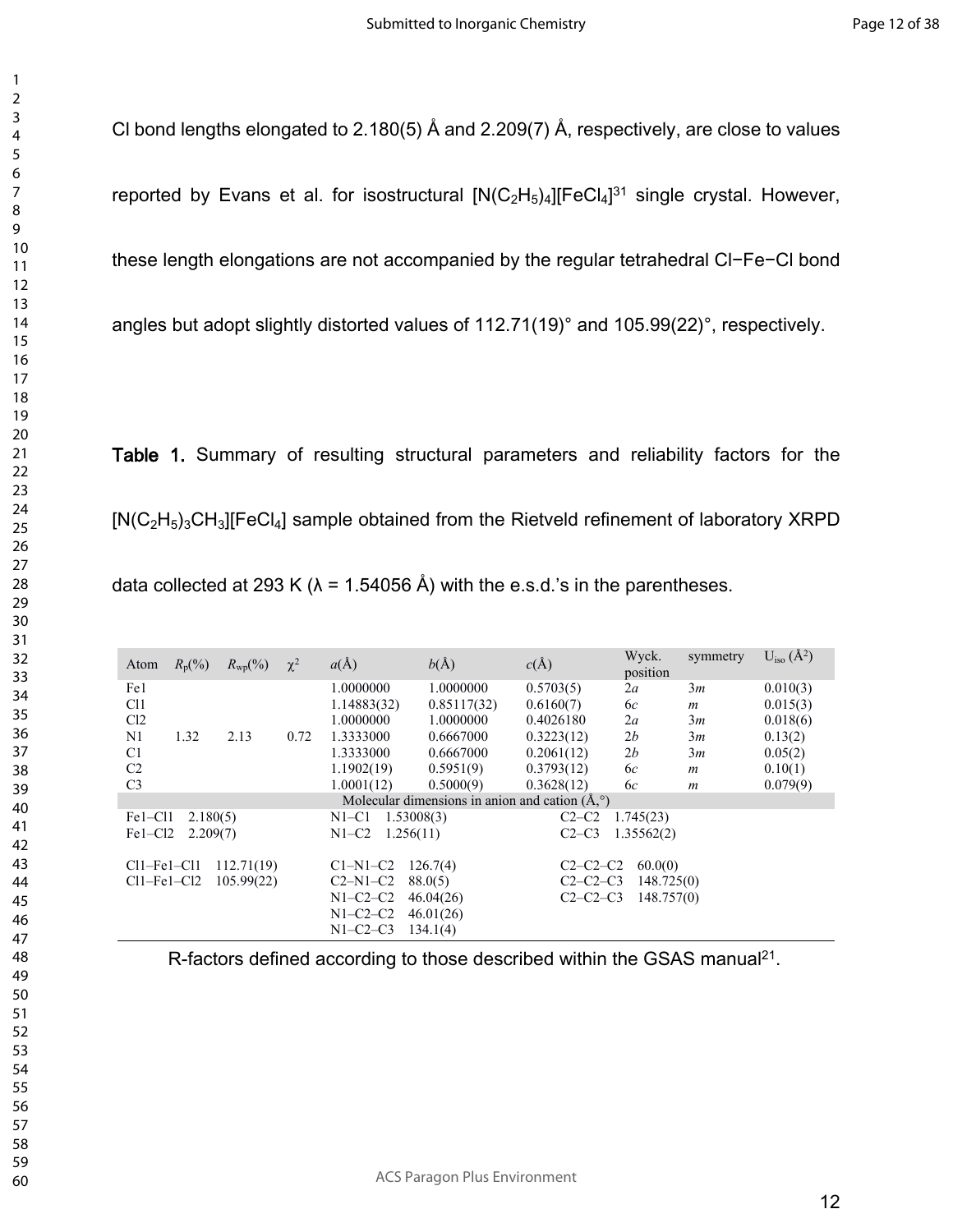Namely, a similar tetrahedral distortion was also found in the  $[AsPh<sub>4</sub>][FeCl<sub>4</sub>]^{32}$  and [(CH<sub>3</sub>)<sub>4</sub>P][FeCl<sub>4</sub>]<sup>33</sup> materials. In the crystal lattice, the [FeCl<sub>4</sub>]<sup>-</sup> is surrounded by six cations, showing a typical six-fold symmetry (Figure 2c). The interionic contacts in the crystal of [FeCl<sub>4</sub>] salt are between halogen atoms, Cl1 and Cl2 and carbon atoms, C2 of methylene groups  $(C_{\alpha})$  with C2–Cl1 distances of 3.855(16) Å and C2–Cl2 distances of 4.290(7) Å.



**Figure 1. (a)** Final observed (black crosses) and calculated (red solid line) powder diffraction profile for  $[N(C_2H_5)_3CH_3]$  [FeCl<sub>4</sub>] sample at 293 K as obtained from the Rietveld refinement. The lower blue solid line in a shows the difference profiles and the purple tick marks show the reflection positions. **(b)** and **(c)** Molecular coordination environments, and (d) overview of molecular packing of  $[N(C_2H_5)_3CH_3][FeCl_4]$  at RT viewed along c-axis with hydrogen atoms omitted. Prepared using VESTA 3.<sup>33</sup>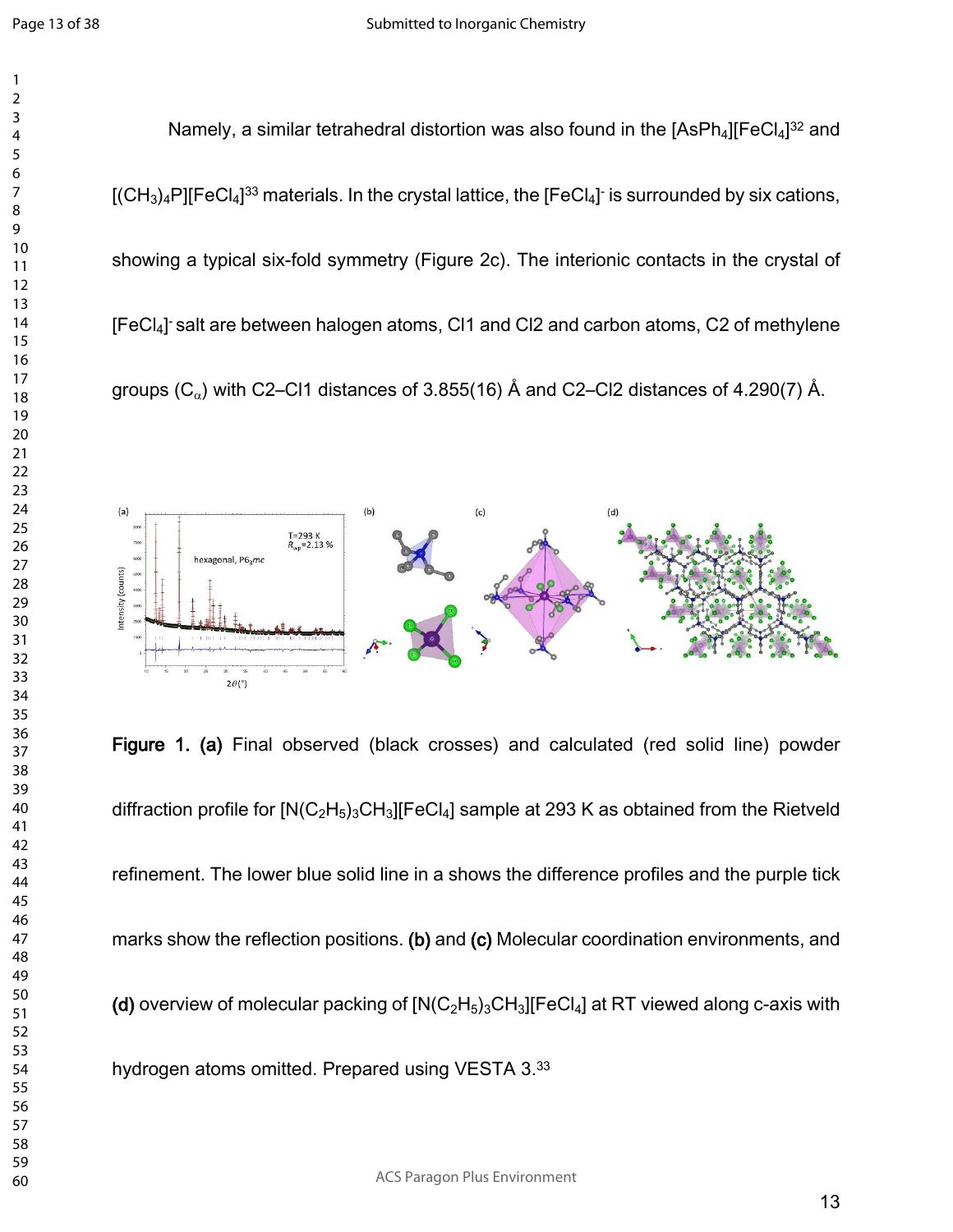A reversible, temperature-triggered structural transition from RT to HT phase was observed from the XRPD patterns during successive heating-cooling cycles in the range of 293 K and 363 K (Figure 2). The powder patterns collected at 293 K and 295 K showed Bragg reflections of the solely ferroelectric phase.

However, HT data obtained during the heating cycle exhibit some differences. Namely, above 363 K, only several sharp new reflections were observed, similar to those appearing above 368 K for the reported HT phase of [N(C $_2$ H $_5$ ) $_3$ CH $_3$ ][FeBr $_4$ ] $^5$ . Such a sharp decrease in the number of diffraction peaks is clearly an indication of a transition from the low symmetry to the high symmetry phase.<sup>5,34</sup> As opposed to the difficulty in obtaining the crystal structure in the paraelectric phase addressed for  $[N(C_2H_5)_3CH_3][FeBr_4]^5$ , a good crystallinity of the HT phase of  $[N(C_2H_5)_3CH_3][FeCl_4]$  powder resulted in extracting the crystallographic information from the XRPD data. The HT powder pattern of  $[N(C_2H_5)_3CH_3]$ [FeCl<sub>4</sub>] was indexed in hexagonal crystal system with the lattice parameters *a* = 8.520(2) Å, *c* = 7.333(1) Å, and *V* = 461.1(6) Å<sup>3</sup> featuring a nonpolar,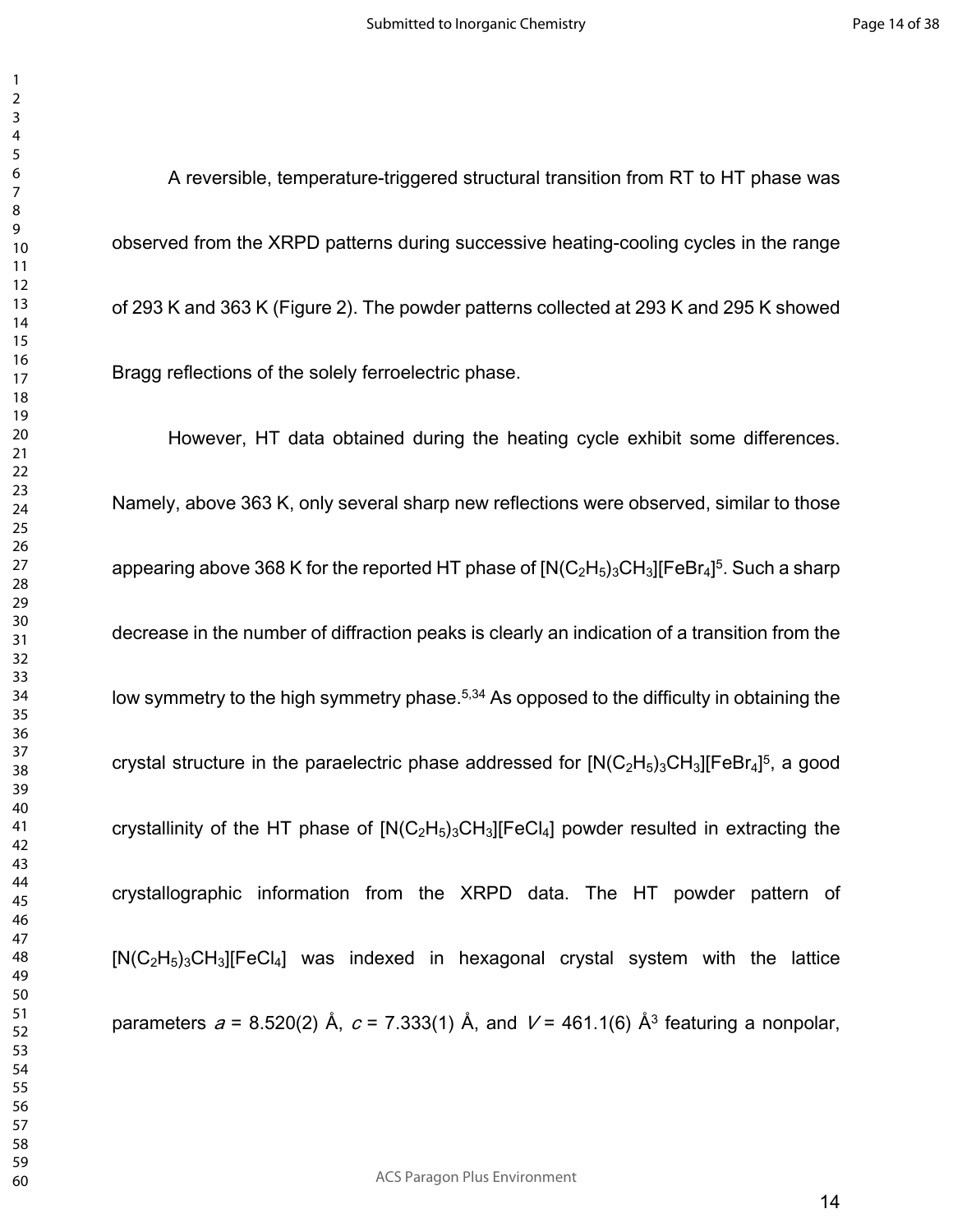6/*mmm*), having a spatial inversion symmetry.



**Figure 2.** Reversible, temperature-induced structural transition from the noncentrosymmetric (s. g.  $P6_3mc$ ) to centrosymmetric (s. g.  $P6_3/mmc$ ) phase observed from the XRPD patterns in the range of 293 K and 363 K.

Consequently, the symmetry-breaking belongs to one of the 18 uniaxial ferroelectric

phase transitions and occurs with an Aizu notation of 6/*mmmF*6*mm* (Scheme 1).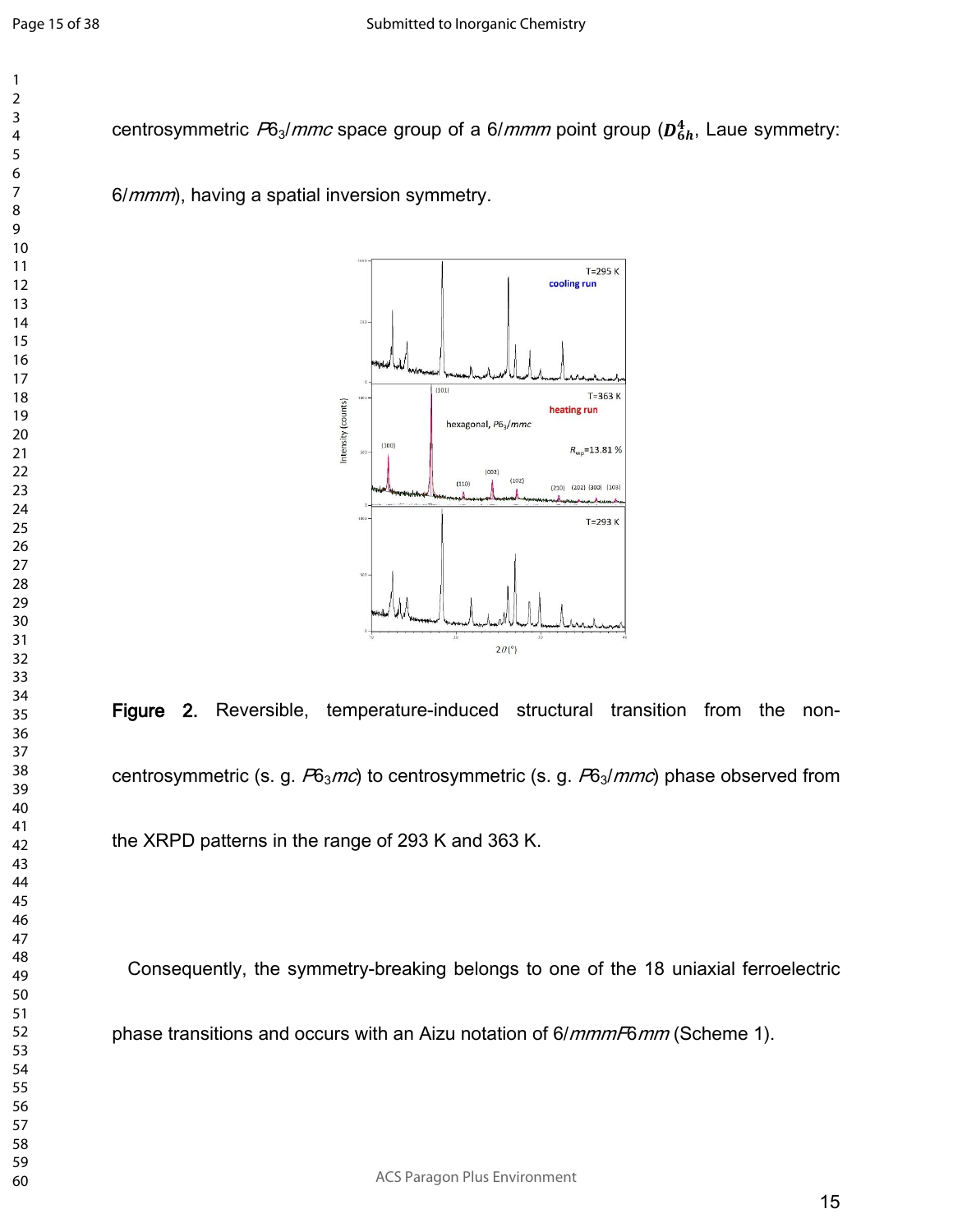

**Scheme 1**. Equatorial plane projection of point groups 6/*mmm* ( $D_{6h}^4$ ) in the paraelectric phase and 6 $mm$  ( $\mathcal{C}^4_{6v}$ ) in the ferroelectric phase during the symmetry-breaking from HT

phase to low-temperature (LT) phase.

This confirms that the phase transition of  $[N(C_2H_5)_3CH_3][FeCl_4]$  belongs to the ferroelectric type<sup>35</sup>. Such a result of reversible phase transitions due to the crystal symmetry transforming from paraelectric space group *P*63/*mmc* at 363 K to ferroelectric space group *P*6<sub>3</sub>*mc* at 296 K and 295 K, respectively, implies a group-subgroup relationship between the paraelectric and ferroelectric phases upon temperature-induced structural transition by means of a Curie symmetry principle, commonly observed in molecular ferroelectrics. **3.2. Dielectric measurements.** It is a well-known fact that if the paraelectric phase belongs to the centrosymmetric point groups, the ferroelectrics are reversible, in which the direction of the spontaneous polarization can be reversed under the external electric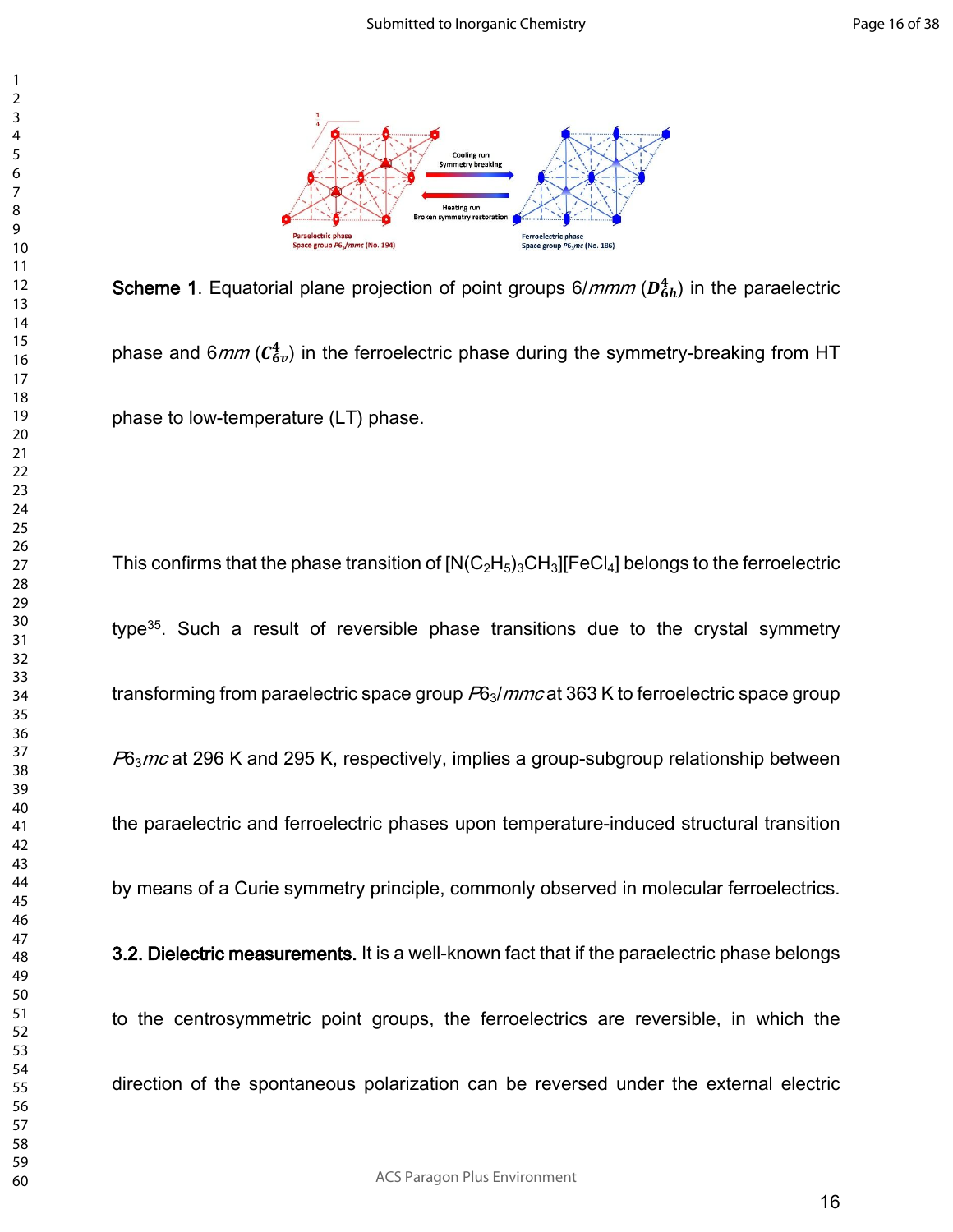field.<sup>1,36,37</sup> In particular, the complex dielectric permittivity is sensitive to the symmetrybreaking from the paraelectric point group to the ferroelectric one and its temperature dependence, being greatly increased near the transition temperature, suggests a change in the polarity of crystal structure and is a direct sign of the transition between paraelectric and ferroelectric phase. It should be kept in mind that if a compound crystallizes in one of the 10 polar point groups at RT, the temperature-dependent complex dielectric permittivity should be measured in the temperature range of RT to below the melting point. Therefore, the temperature dependence of the complex dielectric permittivity of  $[N(C_2H_5)_3CH_3][FeCl_4]$  was measured during heating and cooling modes to detect the symmetry-breaking as well as the phase transitions observed from the XRPD patterns. The real part of the complex dielectric permittivity,  $(\varepsilon')$ , of  $[ N(C_2 H_5)_3 CH_3][FeCl_4]$  measured at 100 kHz and 600 kHz in the range from RT and 403 K is shown in Figures 3a and b.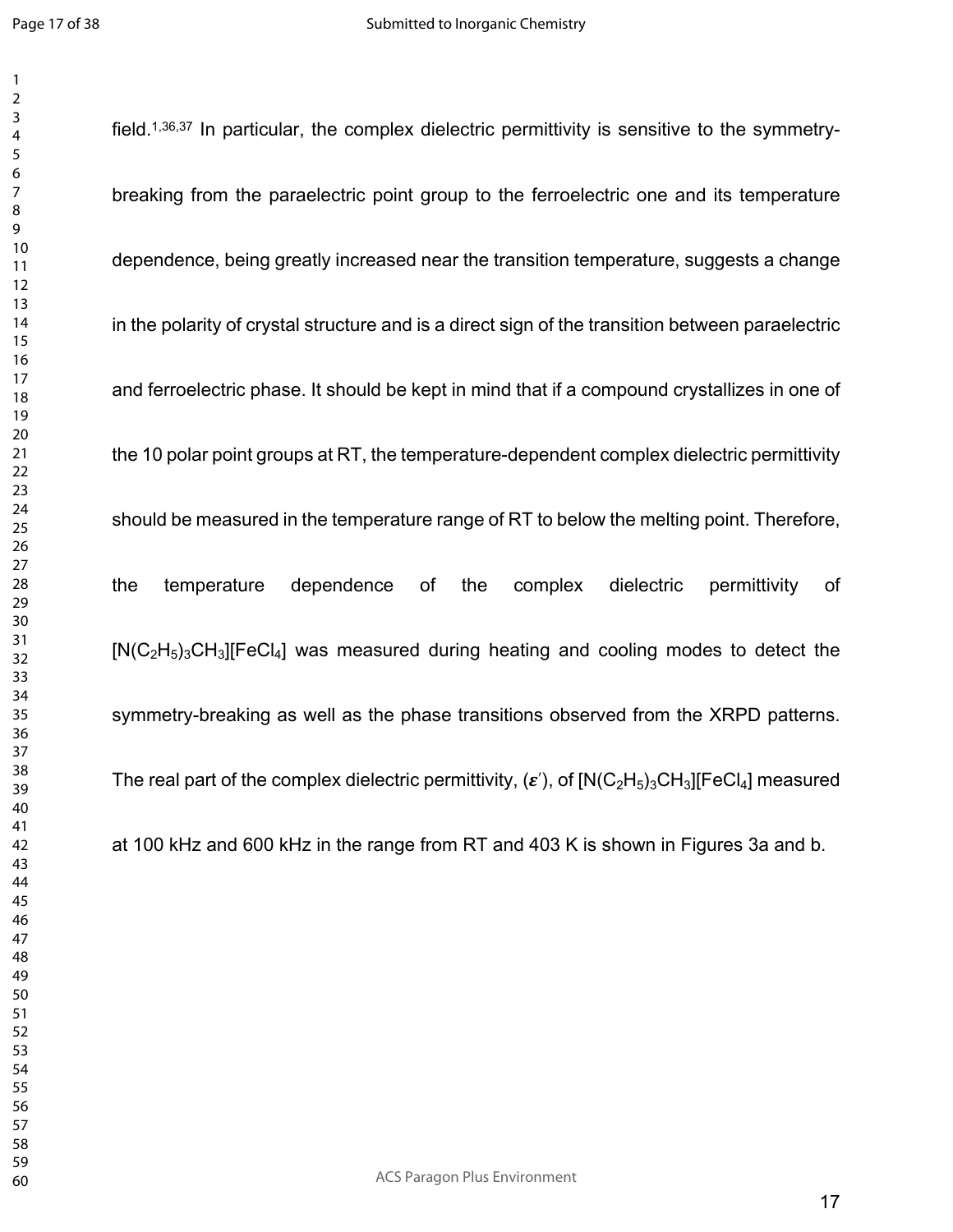

**Figure 3.** Temperature dependence of the real part of the complex dielectric permittivity,  $(\epsilon')$ , of  $[N(C_2H_5)_3CH_3][FeCl_4]$  at **(a)** 600 kHz, and **(b)** 100 kHz in the heating (red lines) and cooling (blue lines) modes.

At both frequencies, a step-like anomaly in the dielectric permittivity is observed at 360 K and 345 K during the heating and cooling runs, respectively. The change in the dielectric permittivity in such step-like fashion across the phase transition zone is common for the improper ferroelectric ordering<sup>5,38</sup> and fulfills the requirement of switchable dielectrics, distinct from the peak-like ones observed in the proper ferroelectrics. Namely,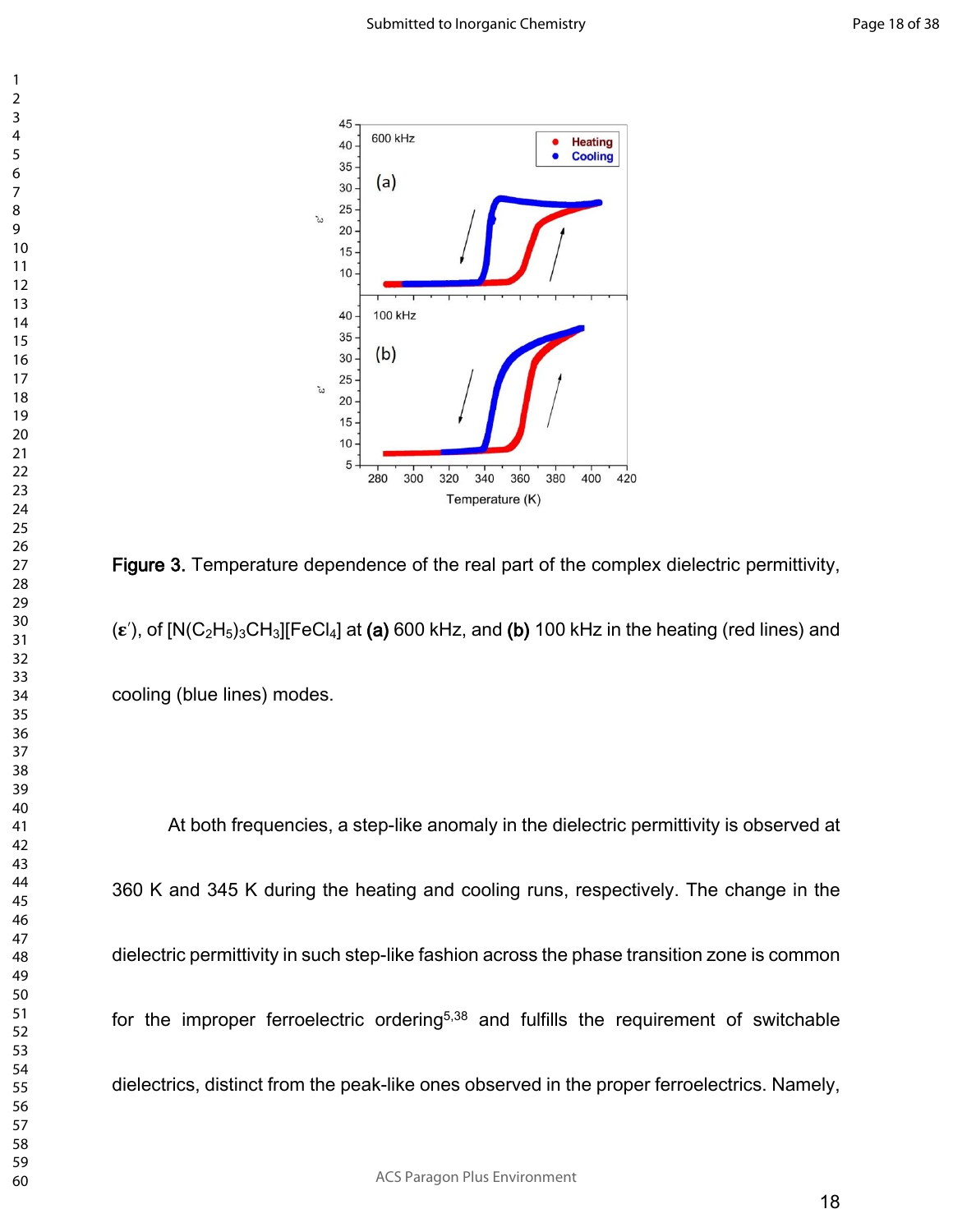in the improper ferroelectrics, the polarization is not the driving parameter of the transition, but it may arise or change as a consequence of structural changes.<sup>38</sup> The typical feature of these materials is a change in the number of atoms in the unit cell volume at phase transition as evidenced by the HT XRPD experiments in the case of  $[N(C_2H_5)_3CH_3][FeCl_4]$ . Indeed, the transition temperature of 360 K is in a good agreement with the structural phase transition temperature of 363 K observed in the HT XRPD measurements. At temperatures below the phase transition,  $[ N(C_2H_5)_3CH_3][FeCl_4]$  sample shows a low value of the dielectric permittivity ( $\approx$ 7.5), whereas above transition the dielectric permittivity increases progressively, for about 360 % (at 100 kHz). Notably, the observed increase is significantly higher than for the [N(C<sub>2</sub>H<sub>5</sub>)<sub>3</sub>CH<sub>3</sub>][FeBr<sub>4</sub>]<sup>5</sup> where the authors reported ~40 % larger dielectric value of the paraelectric phase.

**3.3. Magnetic characterizations.** Owing to the paramagnetic [FeCl<sub>4</sub>]<sup>-</sup> anions in  $[N(C_2H_5)_3CH_3]$ [FeCl<sub>4</sub>], it is reasonable to expect that  $[N(C_2H_5)_3CH_3]$ [FeCl<sub>4</sub>] might possess interesting magnetic properties besides electrical one. The measurements of magnetization *M* as a function of temperature were carried out under an applied directcurrent field of  $H = 500$  Oe to investigate the magnetic properties of  $[N(C_2H_5)_3CH_3]$  [FeCl<sub>4</sub>]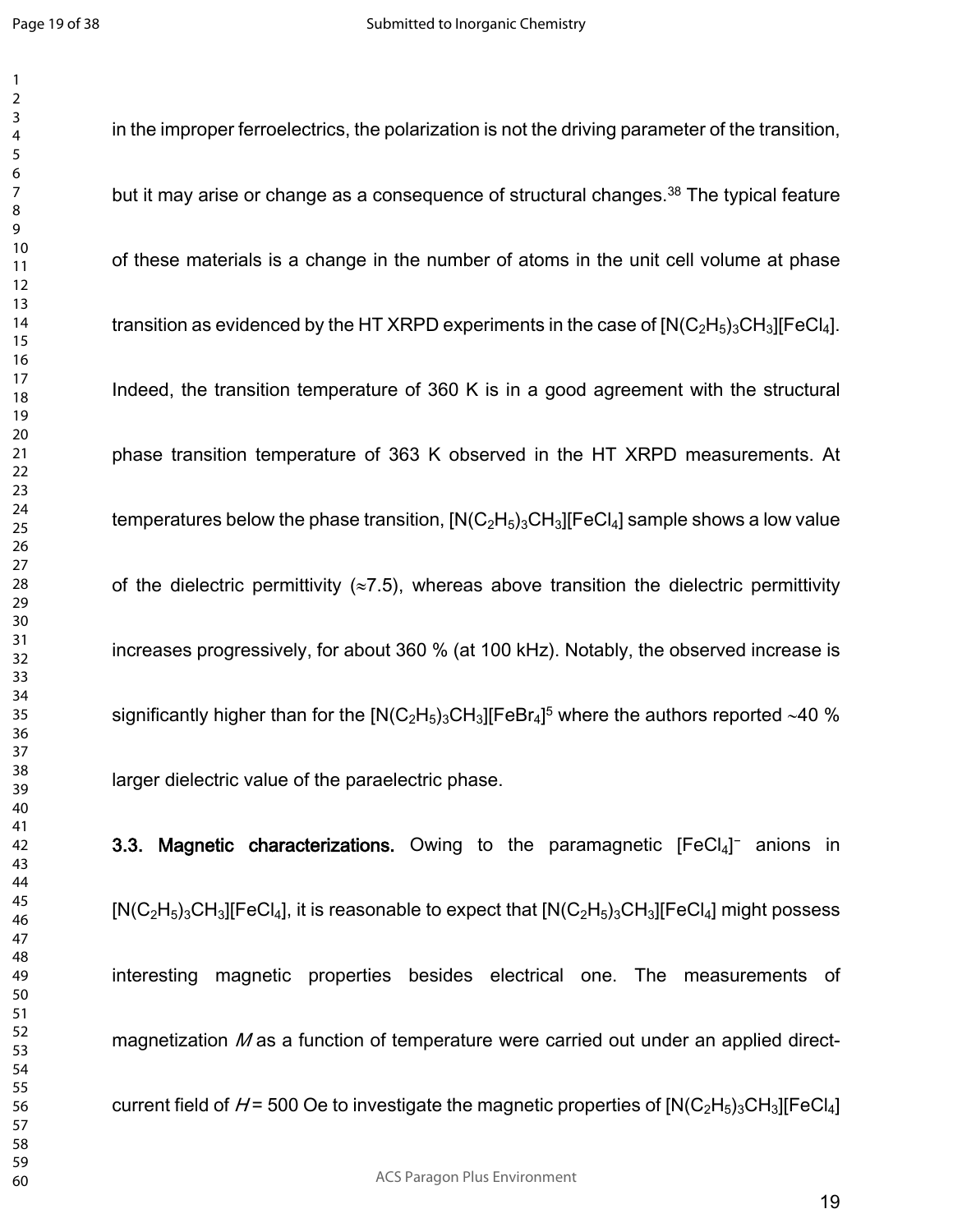in the temperature range from 2–390 K. The experiment showed that the susceptibility  $\chi$ 

= *M/H* monotonically increases with decreasing temperature as shown in Figure 4a. Arguably, an almost constant  $\chi$  T value of 4.3 emu K mol<sup>-1</sup> above 70 K is a fingerprint of paramagnetic behavior. The effective magnetic moment can be calculated from the product  $\chi\cdotp$  *T* as  $\mu_{eff}$  =  $\sqrt{8}$   $\chi$  **T** = 5.9 $\mu_{B}$ . $^{39}$  This value corresponds to a high spin Fe(III) ion with quantum spin numbers  $S = J = 5/2$  and zero orbital moment  $L = 0.40$  Below 70 K the product  $\chi$  T starts to decrease with decreasing temperature which can be attributed to a weak antiferromagnetic interaction between Fe(III) ions.<sup>41-46</sup> The Curie-Wiess fit  $\chi = C(T \theta$ , for *T*>70 K (full green line in Figure 5a) gives the Curie constant *C* = 4.3 emu K mol<sup>-1</sup> in agreement with the HT value of the  $\chi$ . T, and a negative Curie-Weiss temperature  $\theta$ = 2.3 K. The obtained Curie-Weiss temperature  $\theta$  enables us to estimate the value of an interaction parameter *J* between the Fe(III) nearest neighbors. Using a mean-field approximation<sup>47</sup> we obtain  $J/kB \approx -9.10-2$  cm<sup>-1</sup>. The indication of the antiferromagnetic interaction effective only at low temperatures $48-51$  can also be deduced from the shape of the measured magnetization curves obtained at 2 K, 5 K, and 10 K, and shown in Figure 4b. For comparison, a theoretical function based on the Brillouin function applicable for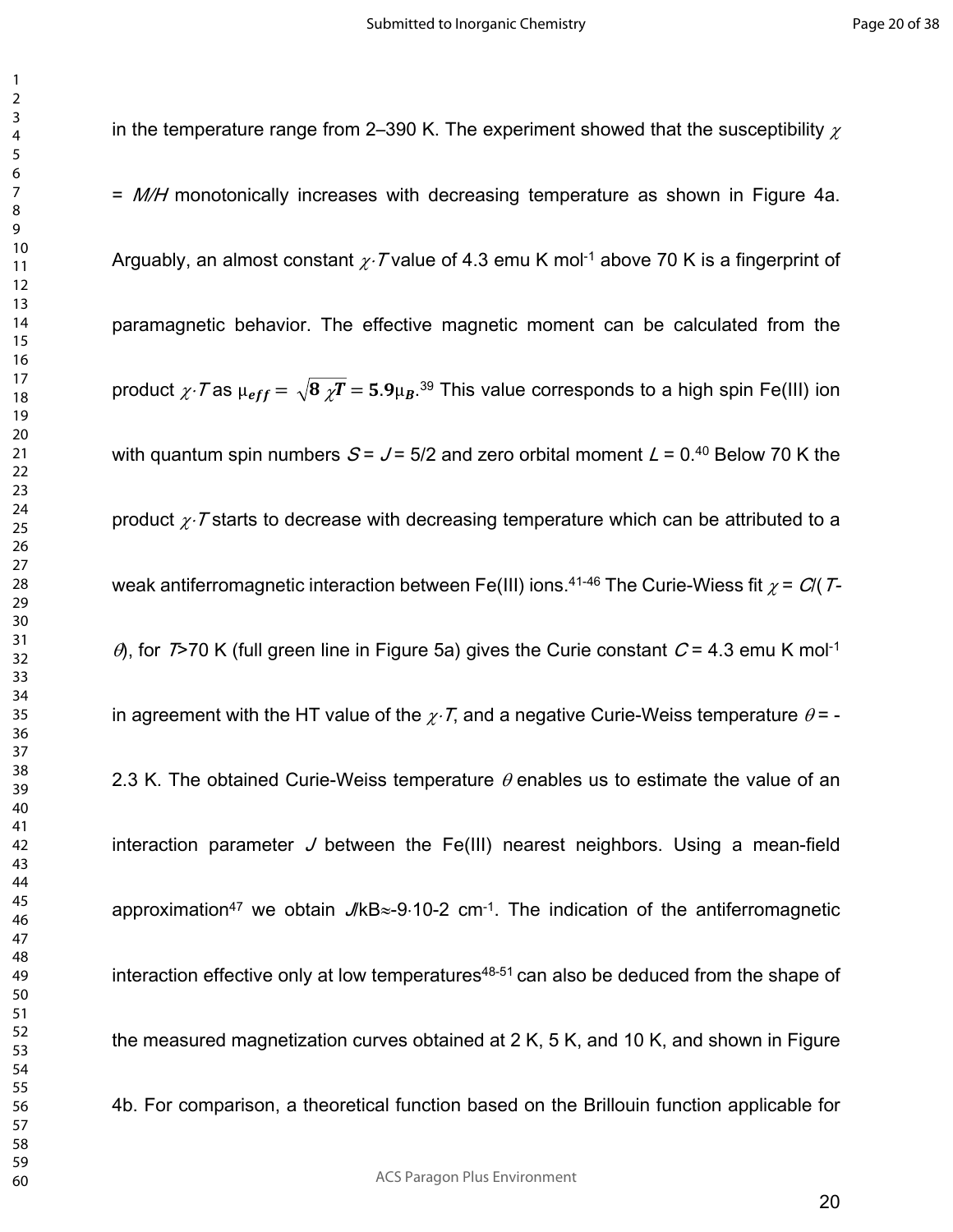the non-interacting magnetic moments with spins *S* = 5/2 at 2 K is shown as black dashed line. The measured magnetization at the same temperature (black squares with the full line that serve as an eye guide only) is smaller than the Brillouin function for all magnetic fields, while the value in a maximal magnetic field of 50 kOe is close to the expected saturation magnetization of 5  $\mu$ B.



**Figure 4. (a)** Susceptibility  $\chi$  and product  $\chi$  T (inset) as a function of the temperature for [N(C2H5)3CH3][FeCl4] powder sample measured in magnetic field up to 500 Oe. **(b)** Magnetization curves at 2 K, 5 K and 10 K for  $[N(C_2H_5)_3CH_3][FeCl_4]$  powder sample. The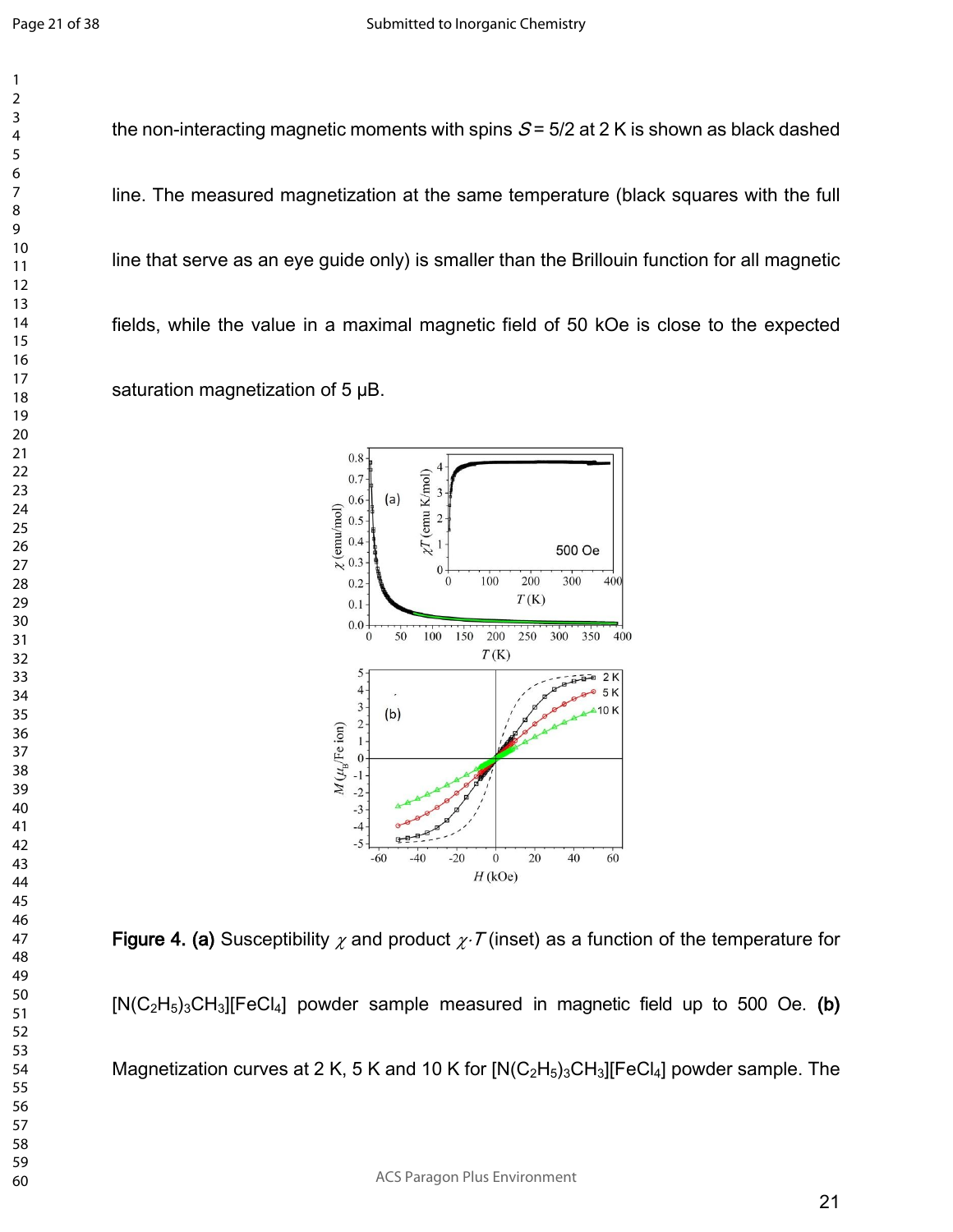full green line in **a** is a fit with the Curie-Weiss law and the black dashed curve in **b** is a theoretical function for the non-interacting *S* = 5/2 ions at 2 K calculated from the Brillouin function.

In Figure 5a the product  $\chi$  T is shown on an expanded scale in the HT range. The steeplike decrease of the  $\chi$  T occurs at  $T_{\text{(up)}}$  = 356 K when temperature increases, while the steep-like increase of the product  $\chi$  Toccurs at  $T_{\text{(down)}}$  = 340 K on decreasing temperature. In both cases, a temperature rate of 0.2 K/min was used. A similar thermal hysteresis has been observed in the isostructural  $[N(C_2H_5)_3CH_3][FeBr_4]^5$  between 360 K and 370 K. The observed thermal hysteresis confirms a reversible structural transformation and accompanies the paraelectric–to–ferroelectric phase transition.

Finally, we search for direct evidence of the ME coupling by measuring the influence of the electric field on the measured magnetization of the sample. For this purpose, a single-crystal of title compound was used. Electrodes were made by applying an electrically conductive silver paste on the opposite faces of the single crystal in such a way that the electric field applied along the crystallographic *c* axis was perpendicular to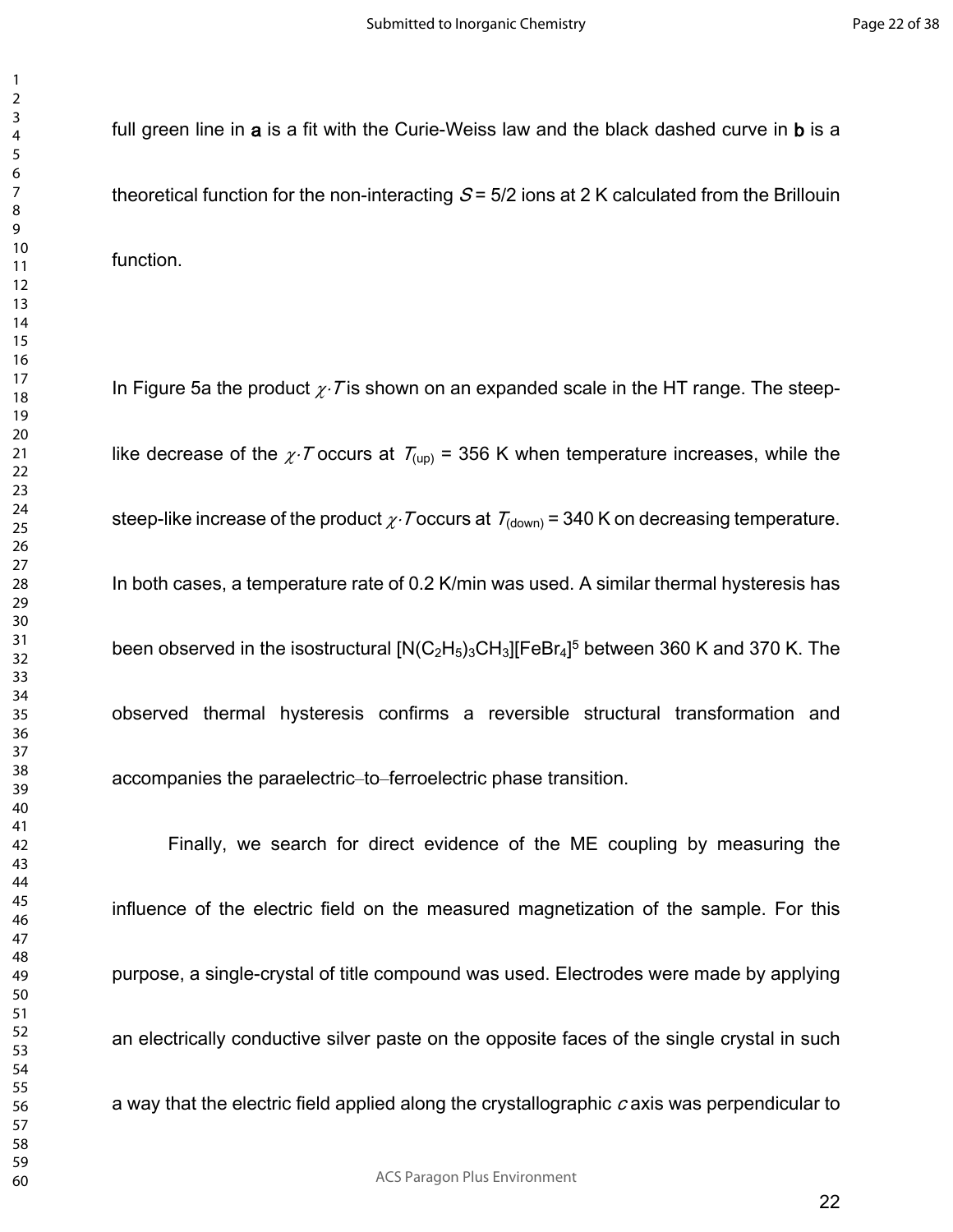the direction of the external magnetic field and the measured magnetization. Figure 5b shows three thermal hysteresis obtained in an equivalent way as for the powder sample. The first one (black curve) is measured with no electric field. The thermal hysteresis is a little narrower as for the powder sample with  $T_{(up)}$  = 354 K and  $T_{(down)}$  = 344 K. In the next step the electric field of  $\approx 33$  kV/m (50 V on 1.5-mm-wide sample, red

curve in Figure 5b) and  $\approx 66$  kV/m (100 V on 1.5-mm-wide sample, blue curve in Figure

5b) was applied during the magnetic measurements in the magnetic field of 500 Oe.

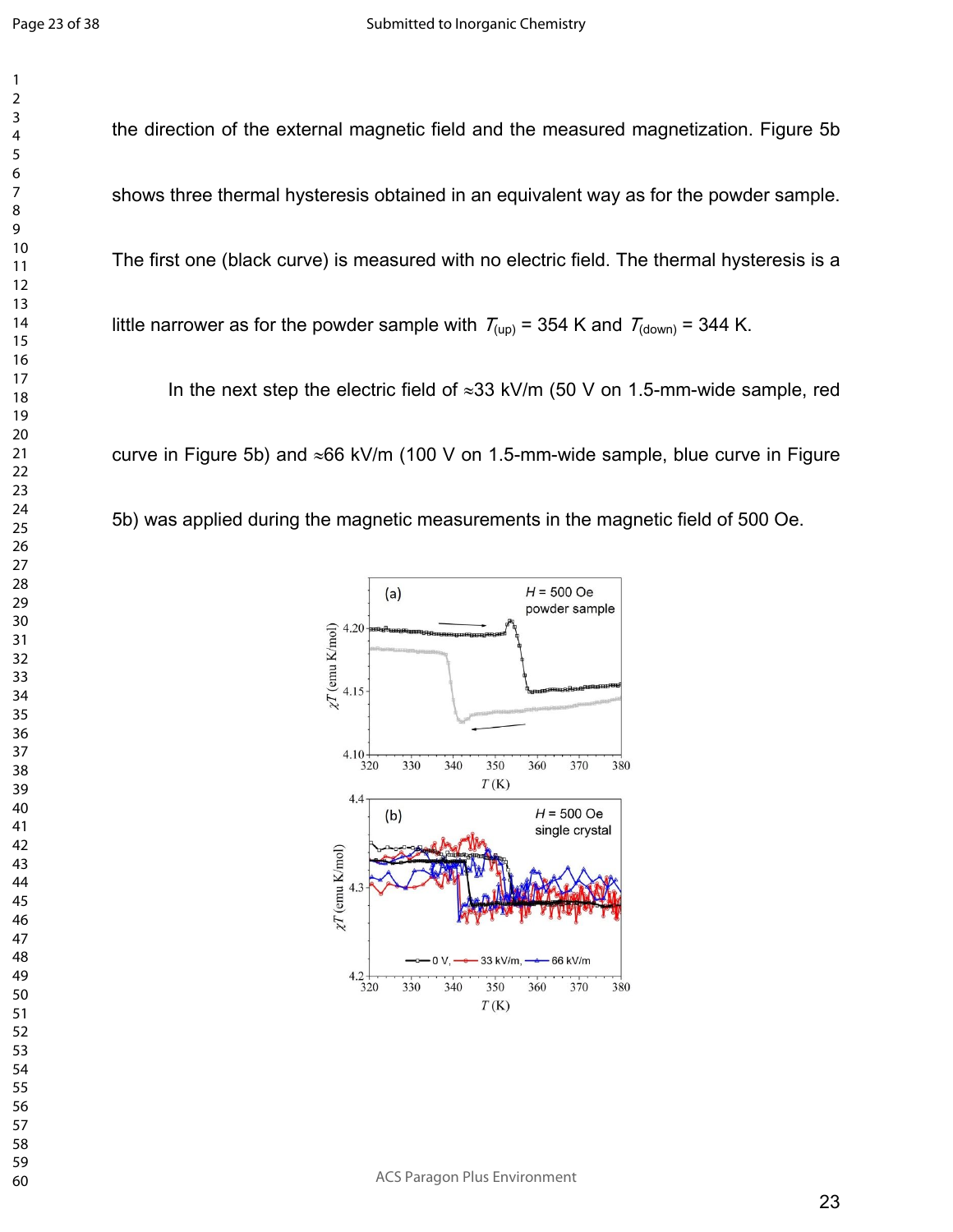**Figure 5.** The product  $\chi$  T as a function of the temperature for  $[N(C_2H_5)_3CH_3][FeCl_4]$  (a) powder, **(b)** single-crystal using different applied electric fields. The arrows in **a** show a direction of the temperature change, while in **b** they show a change of the transition temperature  $T_{(up)}$  due to the application of electric field.

Despite the increased noise in the presence of an electric field, a shift of both  $T_{(up)}$ and  $T_{(down)}$  for approximately 2 K to lower temperatures was observed for both applied electric fields and may be considered as direct evidence of the ME coupling.

#### **4. CONCLUSIONS**

The measurements underlying this research included a range of temperatureinduced XRPD, electrical and magnetic studies on a newfangled molecular ferroelectric  $[N(C_2H_5)_3CH_3]$ [FeCl<sub>4</sub>]. The crystal structure of ferroelectric  $[N(C_2H_5)_3CH_3]$ [FeCl<sub>4</sub>] at ambient temperature was determined from the XRPD data, whereas the one of the transformed paraelectric phase was successfully indexed in centrosymmetric space group of higher symmetry. By deducing the symmetry-breaking from the Curie symmetry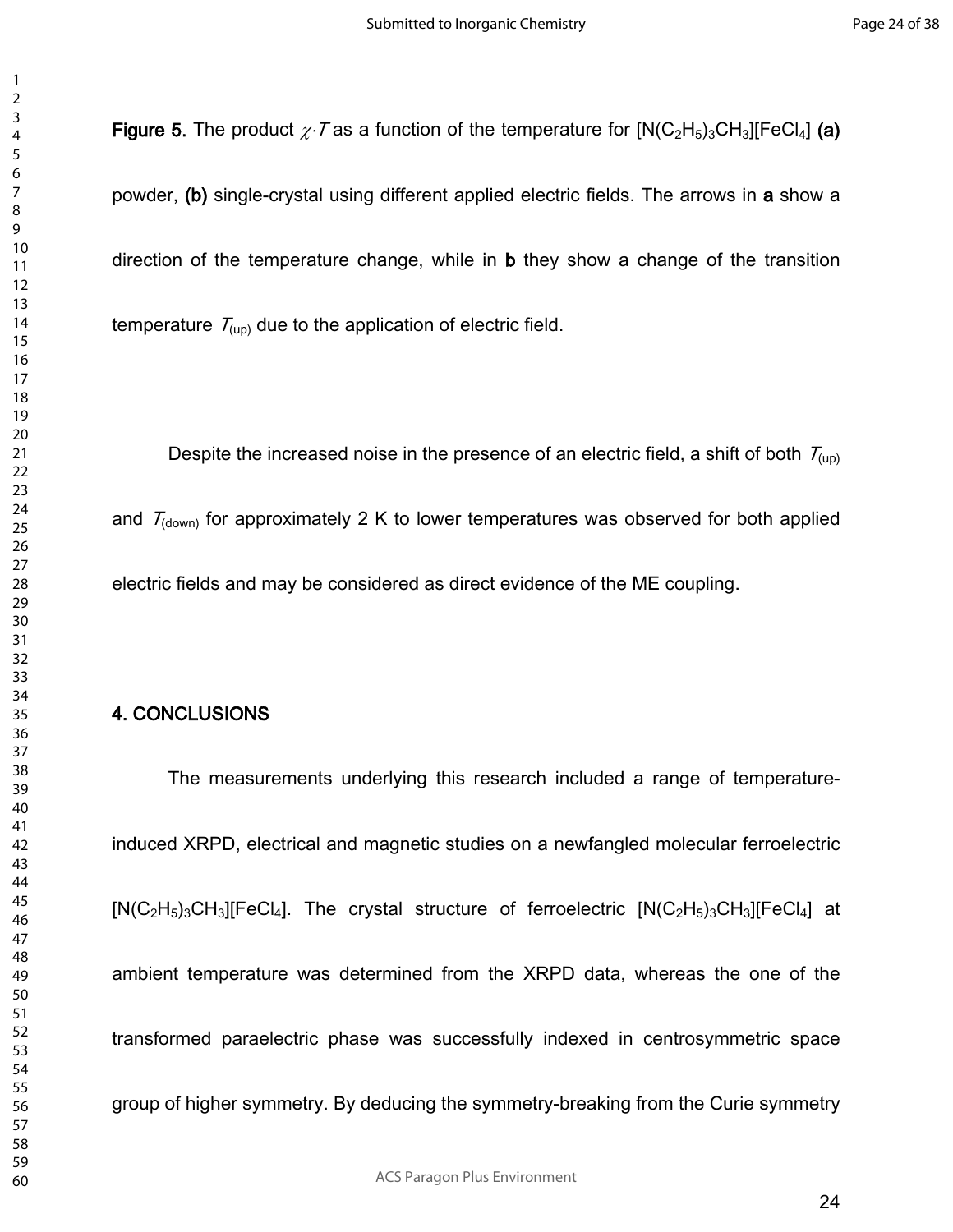principle an Aizu notation of 6/*mmmF*6*mm* group was ascribed to the transformation from

the paraelectric *P*6<sub>3</sub>/*mmc* space group at 363 K to the ferroelectric *P*6<sub>3</sub>*mc* space group at 296 K and 295 K, respectively. The temperature dependence of the complex dielectric permittivity of  $[N(C_2H_5)_3CH_3][FeCl_4]$  measured during the heating and cooling cycles corroborated the symmetry-breaking process as well as the non-centrosymmetric to centrosymmetric phase transition approaching  $T_c$  = 363 K, as observed from the XRPD patterns. Besides lighting up the groundbreaking influence of crystallographic information on the structure-property relationship, we ascertain two more things from the abovediscussed results: (1) a step-like shape of the dramatic anomaly at 100 and 600 kHz in the dielectric permittivity observed during the heating and cooling runs directly proved the bistable dielectric property of  $[N(C_2H_5)_3CH_3][FeCl_4]$ , and (2) the presence of the coupled magnetic and electric orderings served as a key evidence of the ME response in  $[N(C_2H_5)_3CH_3]$ [FeCl<sub>4</sub>].

The fully-scaled improper ferroelectric  $[ N(C_2H_5)_3CH_3]$ [FeCl<sub>4</sub>], showing an exceptionally high increase in the dielectric permittivity of about 360 % at 100 kHz above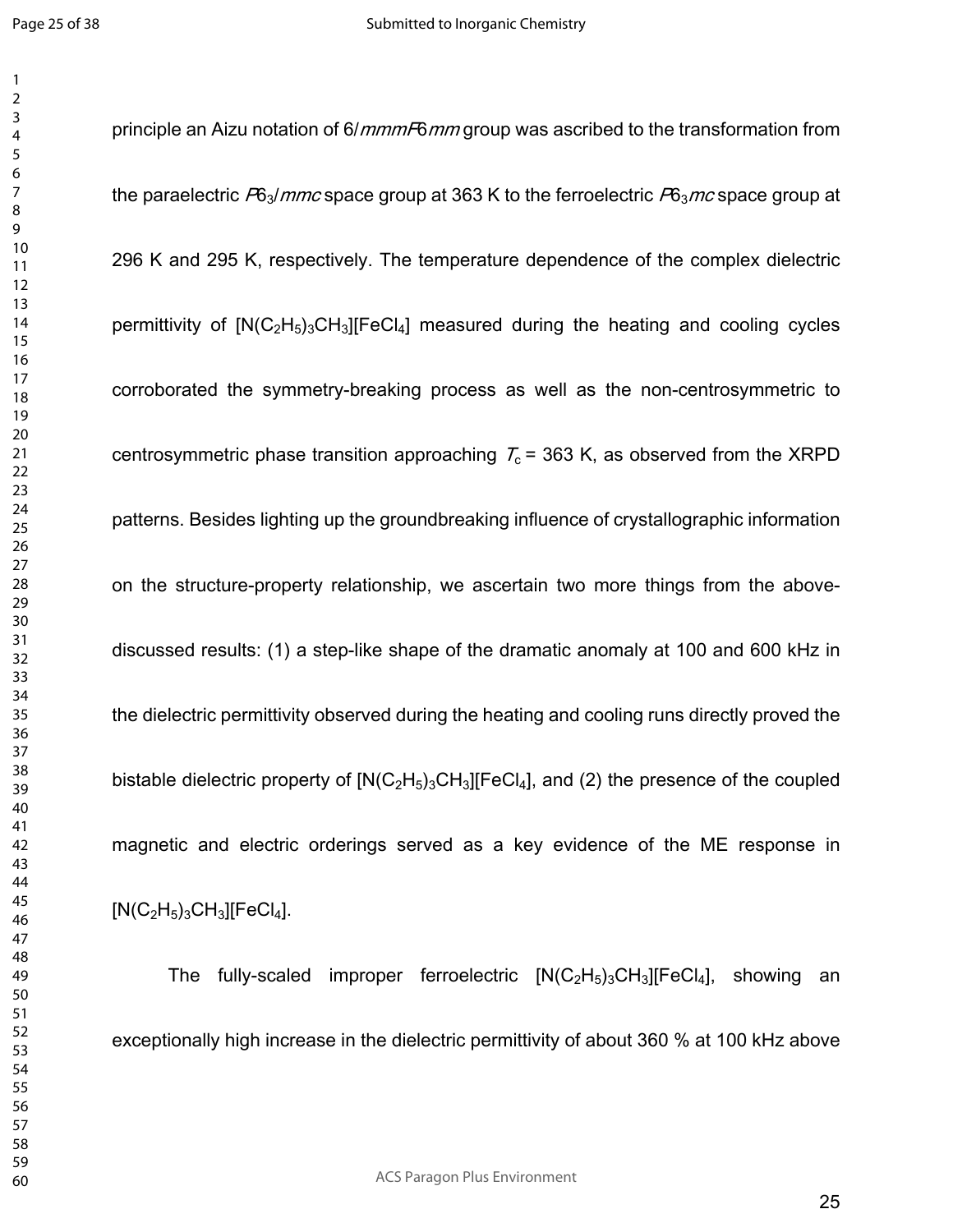the ambient temperature and integrating the multiple physical bistability is surely a

promising candidate with an application in design and development of novel ME devices.

**Supporting Information**. Further details of the crystal structure investigations may be obtained from the Fachinformationszentrum Karlsruhe, 76344 Eggenstein-Leopoldshafen

(Germany), on quoting the CSD-434157 depository number.

#### **Conflicts of interest**

There are no conflicts to declare.

## **ACKNOWLEDGEMENTS**

The financial support from the Slovenian Research Agency (research core funding No. P2-0348) and the National Research Council of Italy for the Short-term mobility

program 2016 are gratefully acknowledged.

## **AUTHOR INFORMATION**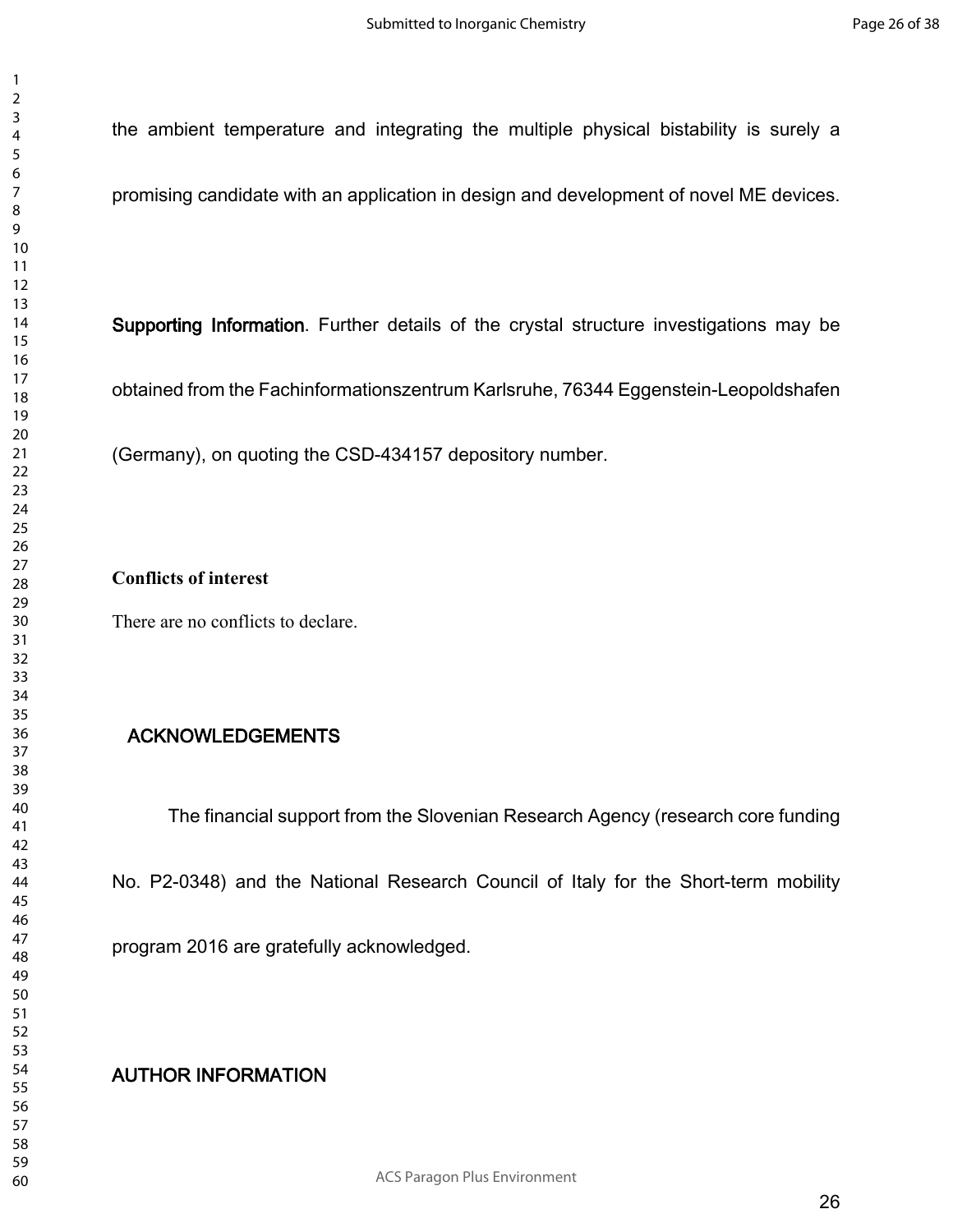**Corresponding Author**

\*Martina Vrankić, e-mail: [Martina.Vrankic@irb.hr](mailto:Martina.Vrankic@irb.hr)

## **REFERENCES**

1. Lines, M. E. and Glass, A. M. *Principles and Application of Ferroelectrics and Related* 

*Materials,* Oxford University Press, Oxford, UK, 1977.

2. R. Ramesh, R. Emerging routes to multiferroics. *Nature*, **2009**, *461***,** 1218-1219.

3. Rogez, G.; Viart, N. and Drillon, M. Multiferroic Materials: The Attractive Approach of

Metal–Organic Frameworks (MOFs). *Angew. Chem. Int. Edit.,* **2010**, *49*, 1921-1923.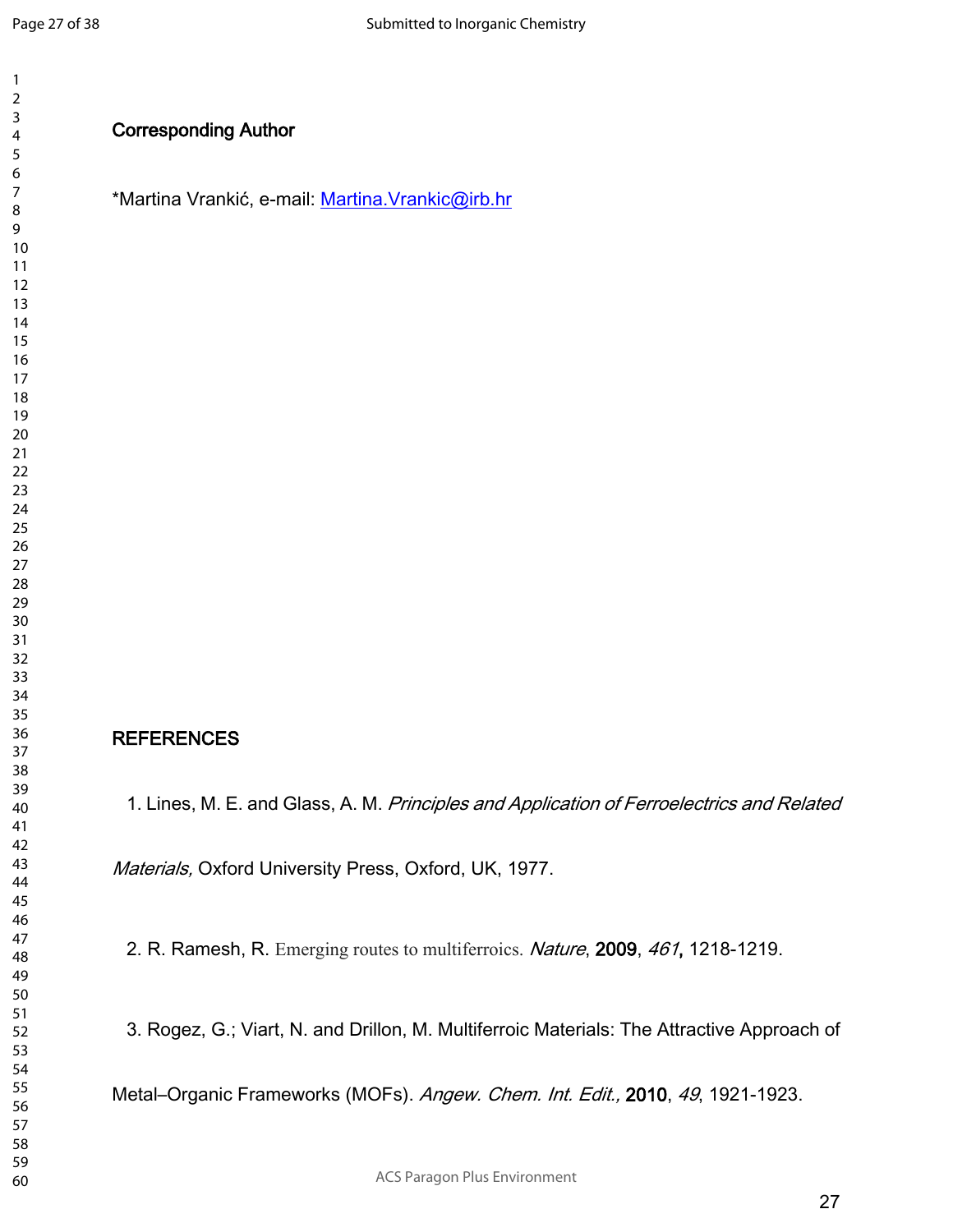4. Zhang, W. and Xiong, R. G. Ferroelectric Metal–Organic Frameworks. *Chem. Rev.,* , *112*, 1163-1195.

5. Cai, H.-L.; Zhang, Y.; Fu, D.-W.; Zhang, W.; Liu, T.; Yoshikawa, H.; Awaga, K. and Xiong, R.-G. Above-room-temperature magnetodielectric coupling in a possible moleculebased multiferroic: triethylmethylammonium tetrabromoferrate(III). *J. Am. Chem. Soc.,* , *134*, 18487-18490.

6. Gao, K.; Gu, M.; Qiu, X.; Ying, X. N.; Ye, H.-Y.; Zhang, Y.; Sun, J.; Meng, X.; Zhang, F. M.; Wu, D.; Cai, H.-L. and Wu, X. S. Above-room-temperature molecular ferroelectric and fast switchable dielectric of diisopropylammonium perchlorate. *J. Mater. Chem. C,* **2014**, *2*, 9957-9963.

7. Paliwoda, D.; Szafrański, M.; Hanfland, M. and Katrusiak, A. A giant 2-dimensional dielectric response in a compressed hydrogen-bonded hybrid organic–inorganic salt. *J. Mater. Chem. C,* **2018**, *6*, 7689-7699.

8. Mostovoy, M. and Cheong, S. W. Multiferroics: a magnetic twist for ferroelectricity.

*Nat. Mater.,* **2007**, *6*, 13-20.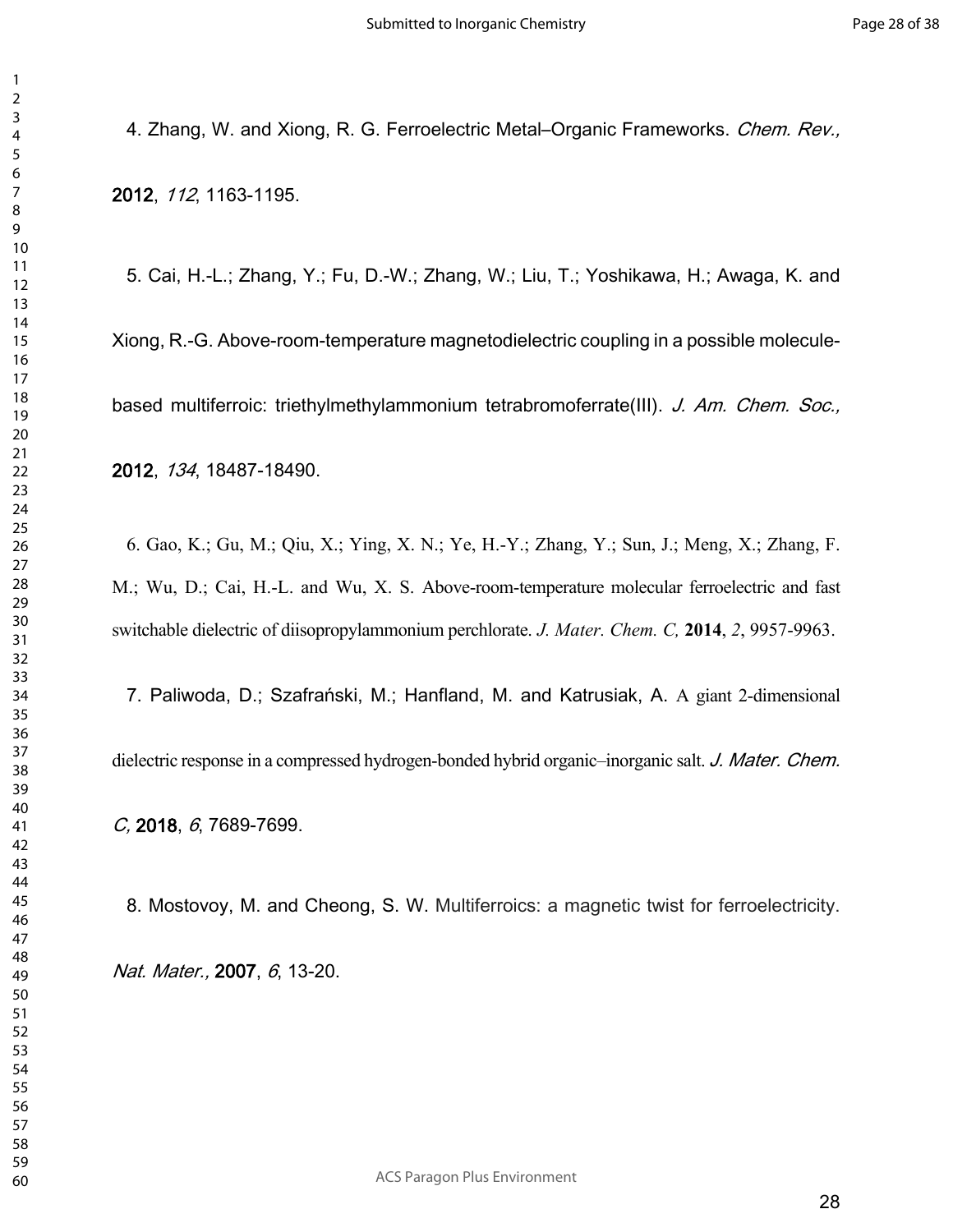9. Ramesh, R. and Spaldin, N. A. Multiferroics: progress and prospects in thin films. *Nat. Mater.,* **2007**, *6*, 21-29. 10. Yang, C.; Dong, R.; Wang, M.; Petkov, P. St.; Zhang, Z.; Wang, M.; Han, P.; Ballabio, M.; Bräuninger, S. A.; Liao, Z.; Zhang, J.; Schwotzer, F.; Zschech, E.; Klauss, H.-H.; Cánovas, E.; Kaskel, S.; Bonn, M.; Zhou, S.; Heine, T. and Feng, X. A semiconducting layered metal-organic framework magnet. *Nat. Commun.,* **2019**, *10*, 3260. 11. Han, J.; Nishihara, S.; Inoue, K. and Kurmoo, M. High Magnetic Hardness for the

(C2H5NH3)2[FeIICl4]. *Inorg. Chem.,* **2015**, *54*, 2866-2874.

12. Zhang, Y.; Liao, W. Q.; Fu, D.‐W.; Ye, H.‐Y.; Liu, C.‐M.; Chen, Z.‐N. and Xiong,

Canted Antiferromagnetic, Ferroelectric, and Ferroelastic Layered Perovskite-like

R.-G. The First Organic–Inorganic Hybrid Luminescent Multiferroic: (Pyrrolidinium)MnBr<sub>3</sub>.

*Adv. Mater.,* **2015**, *26*, 3942-3946.

13. Cui, Z.; Gao, K.; Liu, C.; Yin, Y.; Fu, D.-W.; Cai, H.-L. and Wu, X. S. Molecular

Ferroelectric Pyridin-4-ylmethanaminium Perchlorate Undergoes Paraelectric-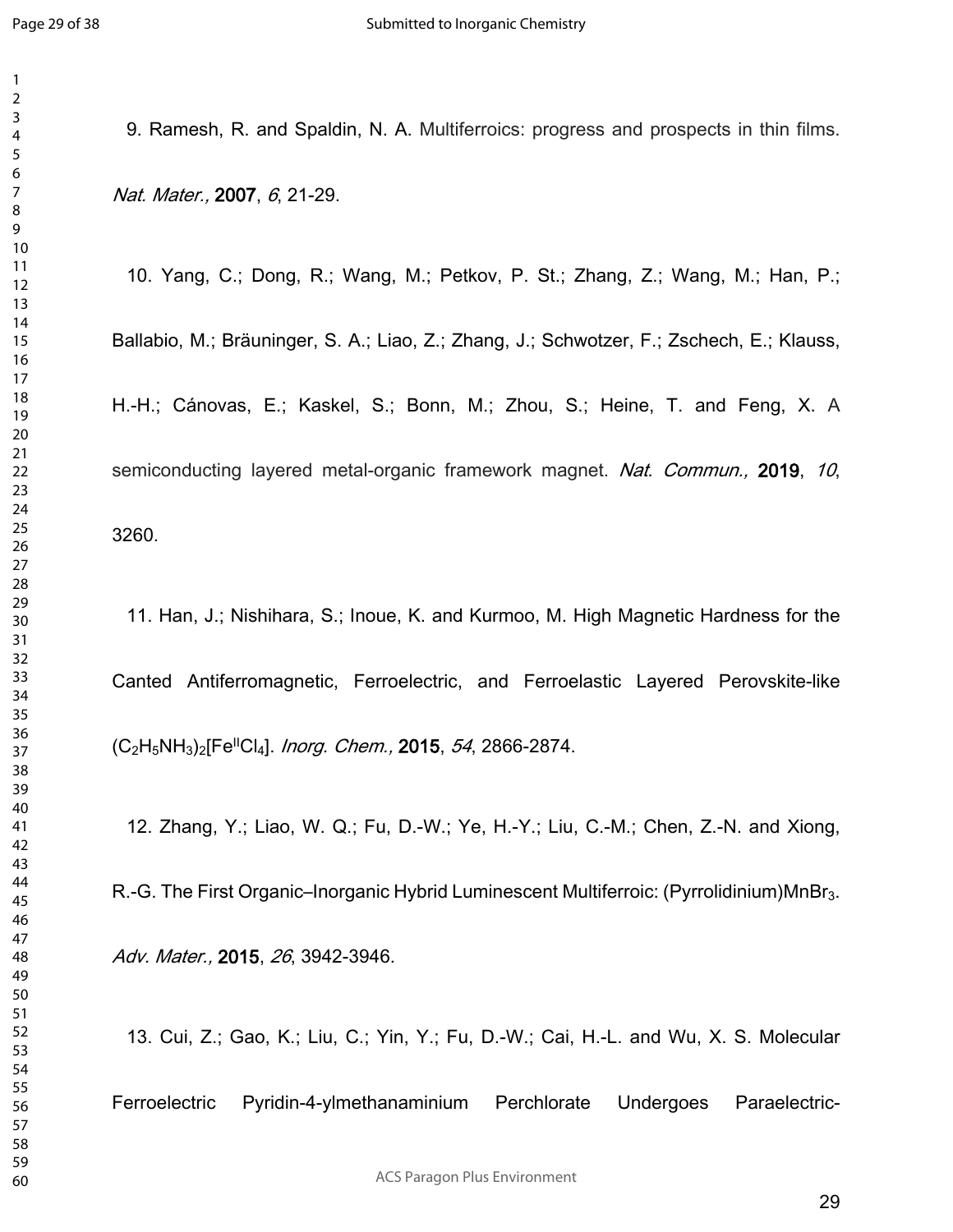Ferroelectric and Ferroelectric-Ferroelectric Phase Transitions. *J. Phys. Chem. C,* **2016**, , 2925-2931.

14. Zhang, H.‐Y.; Wei, Z.; Li, P.‐F.; Tang, Y.‐Y.; Liao, W.‐Q.; Ye, H.‐Y.; Cai, H. and Xiong, R.‐G. The Narrowest Band Gap Ever Observed in Molecular Ferroelectrics: Hexane-1,6- diammonium Pentaiodobismuth(III). *Angew. Chem. Int. Edit.,* **2018**, *57*, 526. 15. Zhang, H.‐Y.; Wei, Z.; Li, P.‐F.; Tang, Y.‐Y.; Liao, W.‐Q.; Ye, H.‐Y.; Cai, H. and Xiong, R.‐G. The Narrowest Band Gap Ever Observed in Molecular Ferroelectrics: Hexane-1,6- diammonium Pentaiodobismuth(III). *Angew. Chem.,* **2018**, *130***,** 535.

Multiaxial Molecular Ferroelectric Thin Films Bring Light to Practical Applications. *J. Am.* 

16. Tang, Y.-Y.; Li, P.-F.; Liao, W.-Q.; Shi, P.-Ping; You, Y.-M. and Xiong, R.-G.

*Chem. Soc.,* **2018**, *140*, 8051-8059.

Wu, X. S. High Temperature Molecular Ferroelectric Tris(2- Hydroxyethyl) Ammonium Bromide with Dielectric Relaxation. *J. Phys. Chem. Lett.,* **2019**, *10*, 6650-6655.

17. Tang, Z.; Gao, K.-G.; Sun, X.-F.; Yang, X.-M.; Wu, Y.-Z.; Gao, Z.-R.; Cai, H.-L. and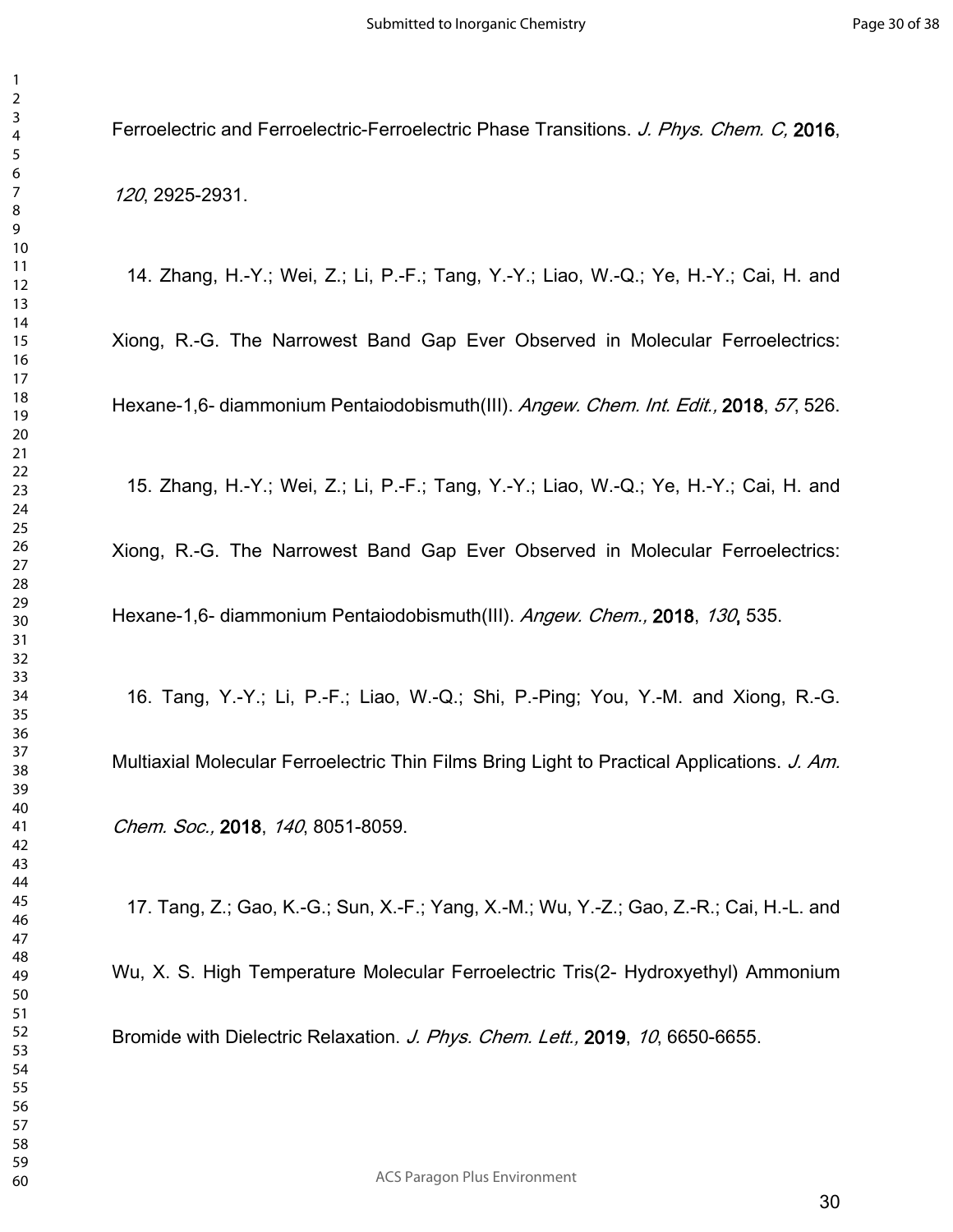18. Li, D.; Zhao, X.-M.; Zhao, H.-X.; Long, L.-S. and Zheng, L.-S. [Coexistence of Magnetic-](https://pubs.acs.org/doi/10.1021/acs.inorgchem.8b02835)[Optic-Electric Triple Switching and Thermal Energy Storage in a Multifunctional Plastic Crystal](https://pubs.acs.org/doi/10.1021/acs.inorgchem.8b02835)  [of Trimethylchloromethyl Ammonium Tetrachloroferrate\(III\)](https://pubs.acs.org/doi/10.1021/acs.inorgchem.8b02835). *Inorg. Chem.,* **2019**, *58*, 655-662. 19. Zhang, Y.; Ye, H. Y.; Cai, H. L.; Fu, D. W.; Ye, Q.; Zhang, W.; Zhou, Q.; Wang, J.; Yuan, G. L. and Xiong, R.-G. Switchable Dielectric, Piezoelectric, and Second-Harmonic Generation Bistability in a New Improper Ferroelectric above Room Temperature. *Adv. Mater.,* **2014**, *26*, 4515-4520.

20. Altomare, A.; Cuocci, C.; Giacovazzo, C.; Moliterni, A.; Rizzi, R.; Corriero. N. and Falcicchio, A. *EXPO2013*[: a kit of tools for phasing crystal structures from powder data.](http://journals.iucr.org/j/issues/2013/04/00/kk5141/index.html) *J. Appl. Cryst.,* **2013**, *46*, 1231-1235.

21. Larson, A. C. and Von Dreele, R. B. *General Structure Analysis System (GSAS).* Los Alamos National Laboratory Report LAUR, 2004, 86-748.

22. Toby, B. H. *EXPGUI*[, a graphical user interface for](https://journals.iucr.org/j/issues/2001/02/00/hw0089/index.html) *GSAS*. *J. Appl. Cryst.,* **2001**, *34*, 210- 213.

23. X′Pert HighScore Plus Program, Version 4.1, PANalytical B. V., Almelo: Netherlands, 2014.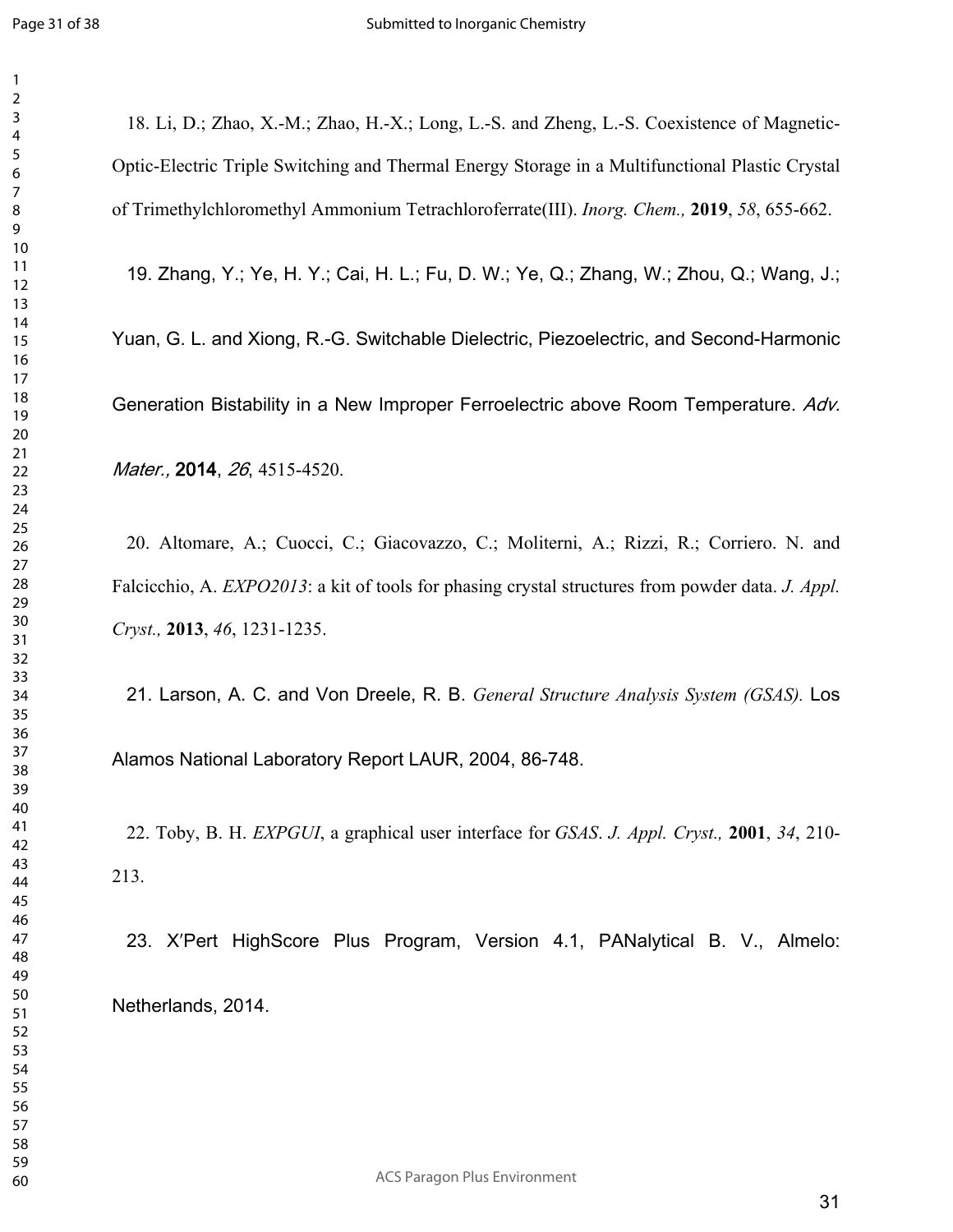24. Bain, G. A. and Berry, J. F. Diamagnetic Corrections and Pascal's Constants. *J.* 

*Chem. Educ.,* **2008**, *85*, 532-536.

25. Grimmer, H. The forms of tensors describing magnetic, electric and toroidal properties. *Ferroelectrics,* **1994**, *161*, 181-189.

26. Nye, J. F. *Physical Properties of Crystals: Their Representation by Tensors and Matrices,* Oxford University Press, New York, 2000.

27. Petrina, A.; Petricek, V.; Maly, K.; Subrtova, V.; Linek, A. and Hummel, L. The crystal and molecular structure of Methyltriethylammonium *μ*-8,8′-oxa-3,3′-*commo*-bis(undecahydro-1,2 dicarba-3-cobalta-*closo*-dodecaborate) (1-), [N(C2H5)3CH3] + · [O(C2B9H10)2Co]<sup>−</sup> *. Z. Kristallogr.,* , *154*, 217-226.

28. Vettier, C. and Yelon, W. B. The structure of FeCl<sub>2</sub> at high pressures. *J. Phys. Chem. Solids,* **1975**, *36*, 401-405.

29. Howard, C. J. [The approximation of asymmetric neutron powder diffraction peaks by sums](https://journals.iucr.org/j/issues/1982/06/00/a21858/a21858.pdf)  [of Gaussians.](https://journals.iucr.org/j/issues/1982/06/00/a21858/a21858.pdf) *J. Appl. Cryst.,* **1982**, *15*, 615-620.

30. Thompson, P.; Cox, D. E. and Hastings, J. B. [Rietveld refinement of Debye–Scherrer](https://journals.iucr.org/j/issues/1987/02/00/a27720/a27720.pdf)  [synchrotron X-ray data from Al](https://journals.iucr.org/j/issues/1987/02/00/a27720/a27720.pdf)2O3. *J. Appl. Cryst.,* **1987**, *20*, 79-83.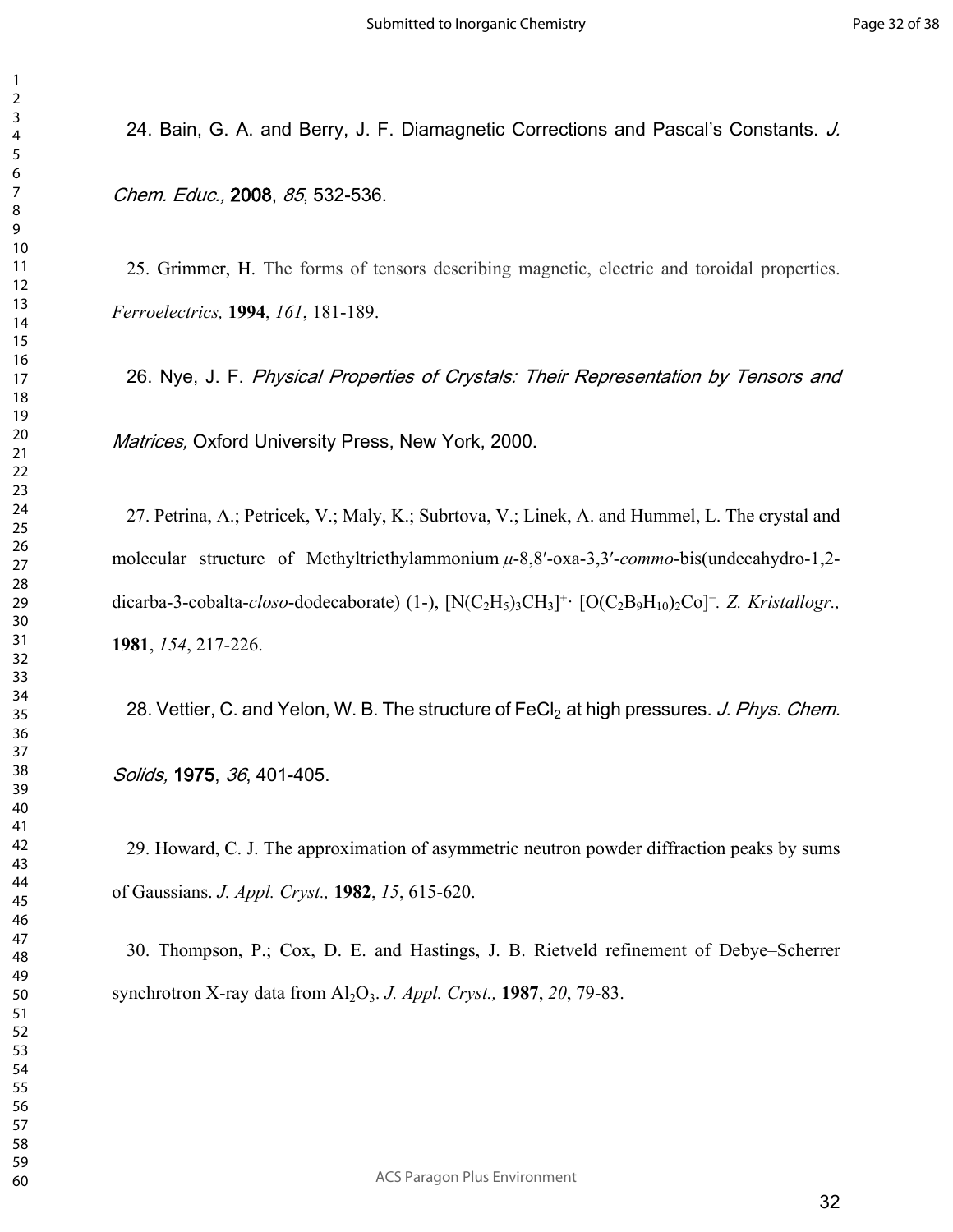31. Evans, D. J.; Hills, A.; Hughens, D. L. and Leigh, G. J*.* [Structures of tetraethylammonium](https://journals.iucr.org/c/issues/1990/10/00/an0309/an0309.pdf)  tetrachloroferrate(III) and the mixed halide iron(III) complex,  $[NEt_4][FeBrCl_3]$ . *Acta Cryst. C,* , *46*, 1818-1821.

32. Cotton, F. A. and Murillo, C. A. Structure of Tetraphenylarsonium Tetrachloroferrate(III). *Inorg. Chem.,* **1975**, *14*, 2467-2469.

33. Momma, K.; Izumi, F. VESTA 3 for three-dimensional visualization of crystal, volumetric and morphology data. J. Appl. Crystallogr. **2011**, *44*, 1272-1276.

34. Shi, P.-P.; Ye, Q.; Li, Q.; Wang, H.-T.; Fu, D.-W.; Zhang, Y. and Xiong, R.-G. Novel Phase-Transition Materials Coupled with Switchable Dielectric, Magnetic, and Optical Properties:  $[|CH_3]_4P$  $[FeCl_4]$  and  $[|CH_3]_4P$  $[FeBr_4]$ . *Chem. Mater.*, **2014**, *26*, 6042-6049.

35. Aizu, K. Possible Species of Ferromagnetic, Ferroelectric, and Ferroelastic Crystals. *Phys. Rew. B,* **1970**, *2*, 754-772.

36. Mitsui, T.; Tatsuzaki, I. and Nakamura, E. *An Introduction to the Physics of* 

*Ferroelectrics,* Gordon and Breach Science Publishers, New York, 1976.

37. Smolenskii, G. A.; Bokov, V. A.; Isupov, V. A.; Krainik, N. N.; Pasinkov, R. E. and Sokolov, I. A. *Ferroelectrics and Related Materials,* Gordon and Breach Science Publisher, New York, 1984.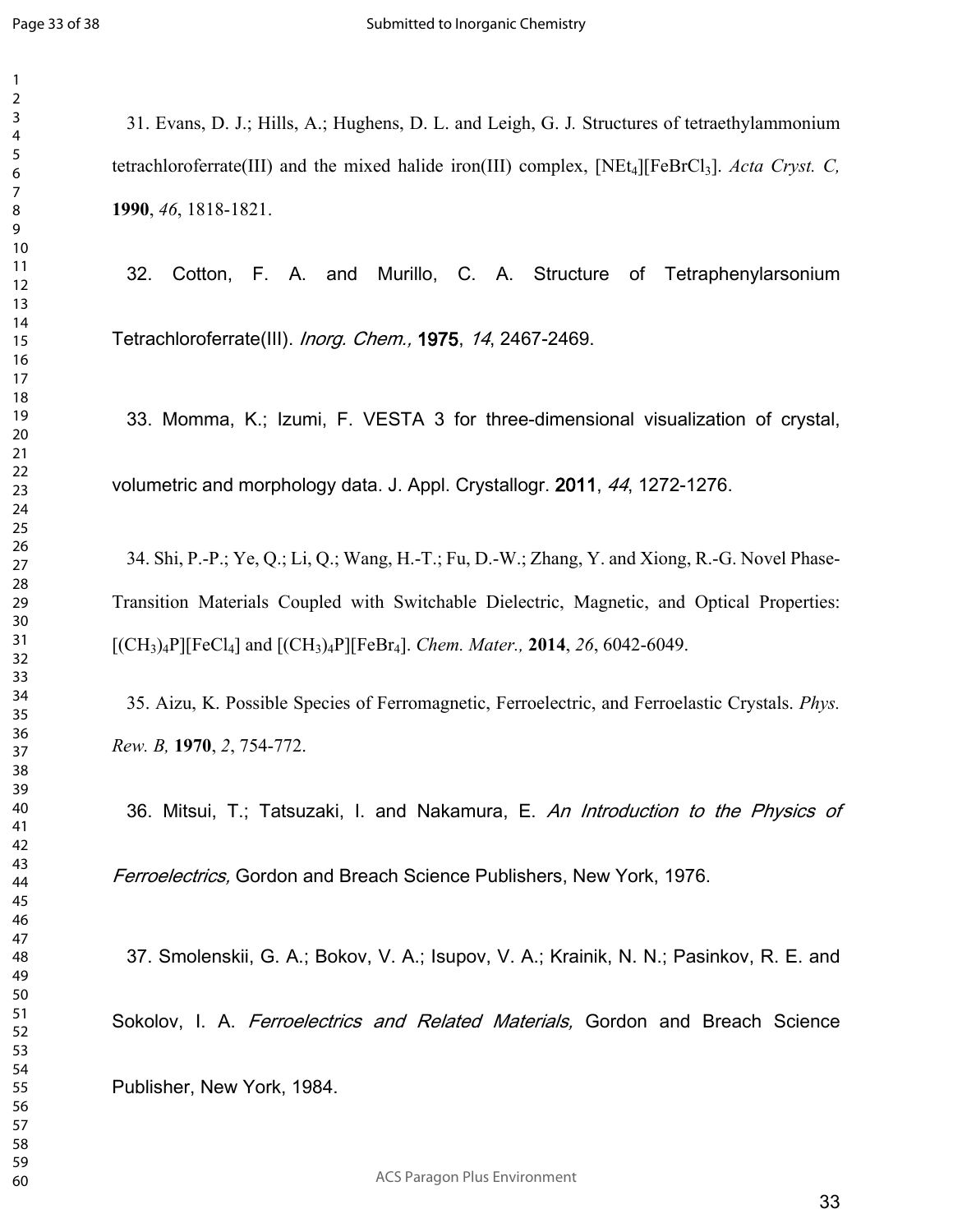38. Fridkin, V. and Ducharme, S. *Ferroelectricity at the Nanoscale Basics and Applications,* Springer-Verlag Berlin Heidelberg, 2014.

39. Mabbs, F. E. and Machin, D. J. *Magnetism and Transition Metal Complexes,* Dover

Publications, Inc. Mineola, New York, 1973.

40. Ashcroft, N. W. and Mermin, N.D. *Solid State Physics,* Saunders College Publishing,

USA, 1976.

41. Ning, W. H.; Chen, X. R.; Liu, J. L.; Guo, P. C. and Ren, X. M. [Two magnetic phase](https://pubs.rsc.org/en/content/articlelanding/2014/nj/c3nj01101a)  [transitions, driven by symmetry breaking and isostructural phase transitions, in a nickel-bis-dithiolene](https://pubs.rsc.org/en/content/articlelanding/2014/nj/c3nj01101a)  [spin system.](https://pubs.rsc.org/en/content/articlelanding/2014/nj/c3nj01101a) *New J. Chem.,* **2014**, *38*, 179-188.

42. Aguirre, L. C. G.; Doldan, B. P.; Mira, J.; Garcia, .; S. C.; Rodriguez, M. A. S.; Andujar, M. S.; Singleton, J. and Zapf, V. S. Magnetic Ordering-Induced Multiferroic Behavior in [CH3NH3][Co(HCOO)3] Metal–Organic Framework. *J. Am. Chem. Soc.,* **2016**, *138*, 1122-1125.

43. Li, W.; Wang, Z. M.; Deschler, F.; Gao, S. and Friend, R. H. Chemically diverse and multifunctional hybrid organic–inorganic perovskites. *Nat. Rev.,* **2017,** *2*, 16099.

44. Maczka, M.; Gagor, A.; Ptak, M.; Paraguassu, W.; Silva, T. A.; Sieradzki, A. and Pikul, A. Phase Transitions and Coexistence of Magnetic and Electric Orders in the Methylhydrazinium Metal Formate Frameworks. *Chem. Mater.,* **2017**, *29*, 2264-2275.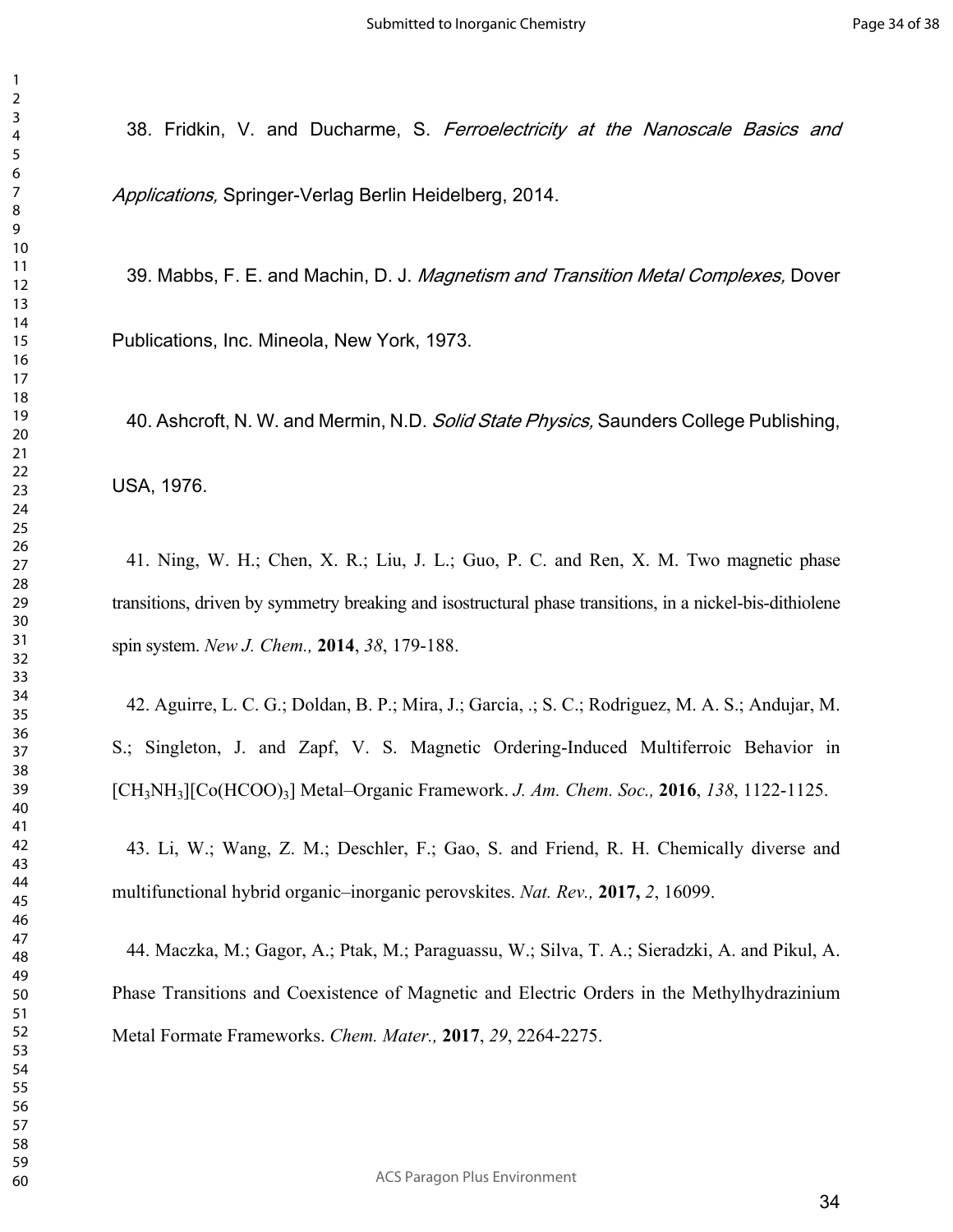45. Asha, K. S.; Ahmed, N.; Nath, R.; Kuznetsov, D. and Mandal, S. Impact of Postsynthetic Modification on the Electrical and Magnetic Properties of Materials. *Inorg. Chem.,* **2017**, *56*, 7316- 7319.

46. Han, S.; Zhang, J.; Teng, B.; Ji, C.; Zhang, W.; Sun, Z. and Luo, J. Inorganic–organic hybrid switchable dielectric materials with the coexistence of magnetic anomalies induced by reversible hightemperature phase transition. *J. Mater. Chem. C,* **2017**, *5*, 8509-8515.

47. Kahn, O. *Molecular Magnetism,* VCH Publishing, 1993.

48. Xu, G. C.; Zhang, W.; Ma, X. M.; Chen, Y. H.; Zhang, L.; Cai, H. L.; Wang, Z. M.; Xiong, R. G. and Gao, S. Coexistence of Magnetic and Electric Orderings in the Metal–Formate Frameworks of [NH4][M(HCOO)3]. *J. Am. Chem. Soc.,* **2011**, *133*, 14948-14951.

49. Zhang, B.; Zhang, Y. and Zhu, D.  $[(C_2H_5)_3NH]_2Cu_2(C_2O_4)_3$ : a three-dimensional metal–oxalato framework showing structurally related dielectric and magnetic transitions at around 165 [K.](https://pubs.rsc.org/en/content/articlelanding/2012/dt/c2dt30818e#fn1) *Dalton Trans.,* **2012**, *12*, 8509-8511.

50. Stroppa, A.; Barone, P.; Jain, P.; Mato, J. M. P. and Picozzi, S. Hybrid Improper Ferroelectricity in a Multiferroic and Magnetoelectric Metal‐Organic Framework. *Adv. Mater.,* , *25,* 2284-2290.

51. Shang, R.; Chen, S.; Wang, Z. M. and Gao, S. A Copper–Formate Framework Showing a Simple to Helical Antiferroelectric Transition with Prominent Dielectric Anomalies and Anisotropic Thermal Expansion, and Antiferromagnetism. *Chem. – Eur. J.,* **2014**, *20*, 15872- 15883.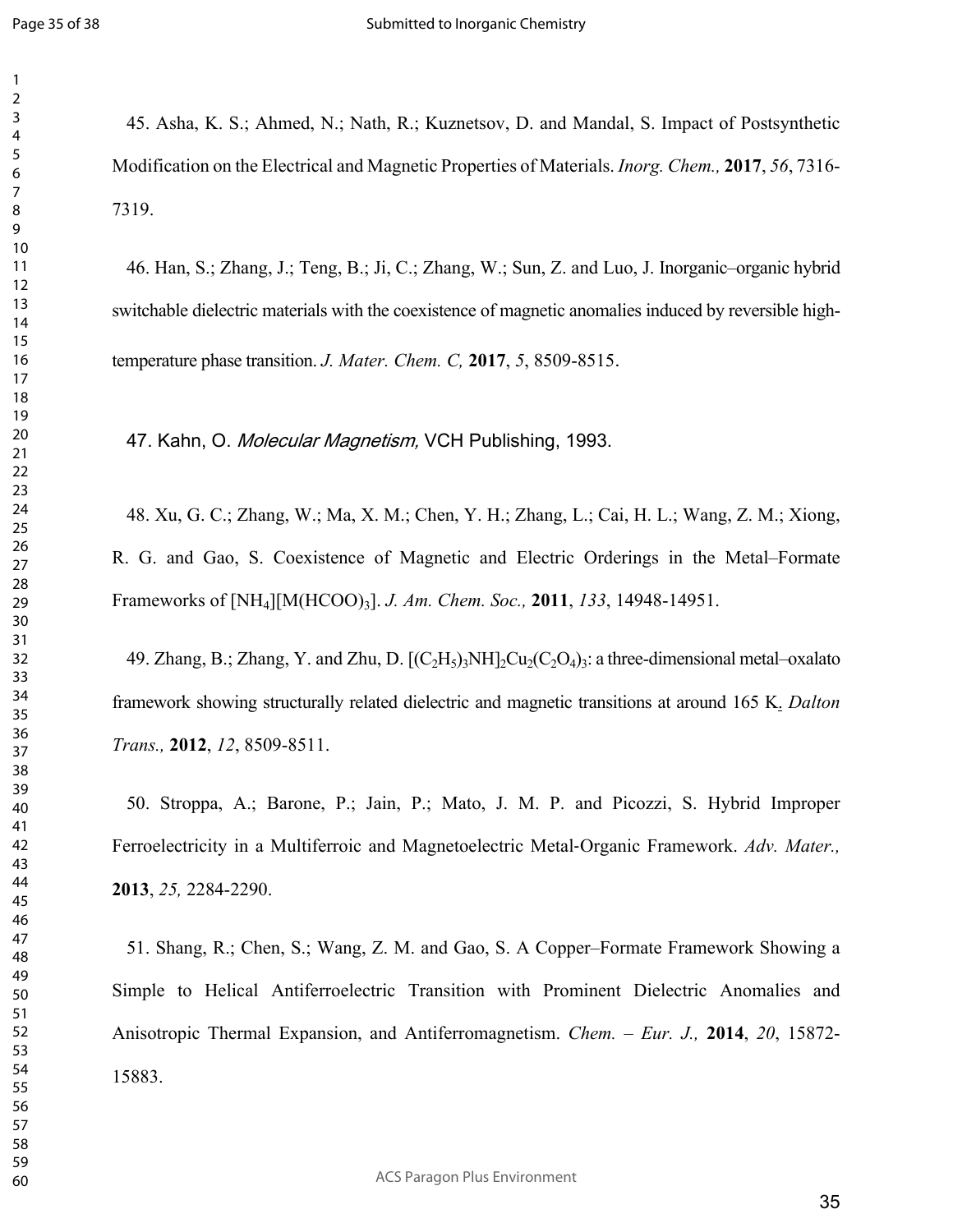$\mathbf{1}$  $\overline{2}$ 

- 
- 
- 
- 
- 
- 
- 
- 
- 
- 
- 
- 
- 
- 
- 
- 
-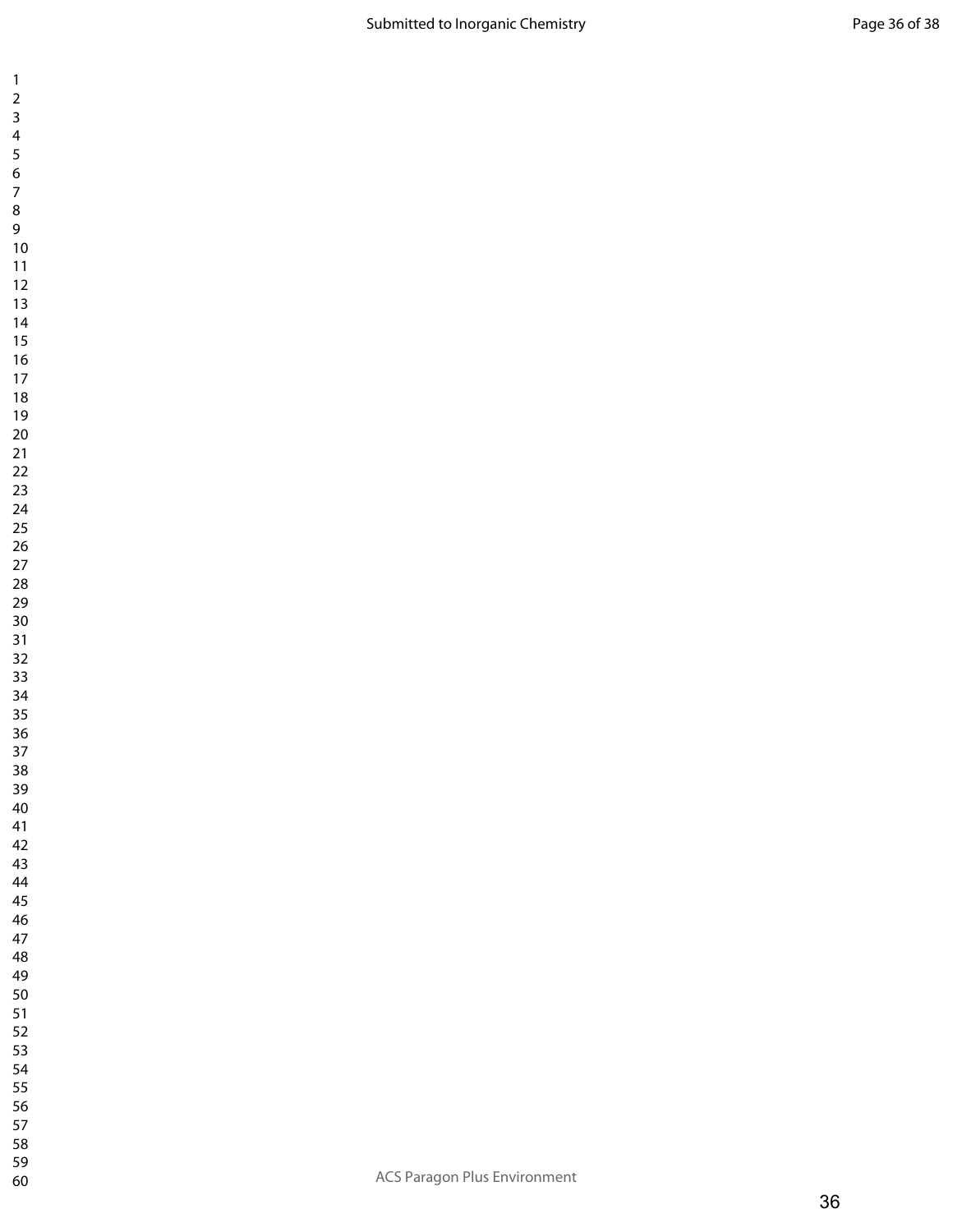

## **SYNOPSIS**

An organic−inorganic material [N(C<sub>2</sub>H<sub>5</sub>)<sub>3</sub>CH<sub>3</sub>][FeCl<sub>4</sub>] with multiple bistable characteristics was prepared in powder form. Improper ferroelectric architecture of  $[N(C_2H_5)_3CH_3][FeCl_4]$ possesses considerable flexibility by joining an outstanding progressive increase of dielectric permittivity across temperature-triggered cycles and magnetically modulated physical properties resulting in magnetoelectric response. Reversible phase transitions due to the crystal symmetry transforming from paraelectric space group  $P6<sub>3</sub>/mmc$  at 363 K to ferroelectric space group  $P6<sub>3</sub>mc$  at RT, imply a group-subgroup interlink unveiled from the XRPD data.